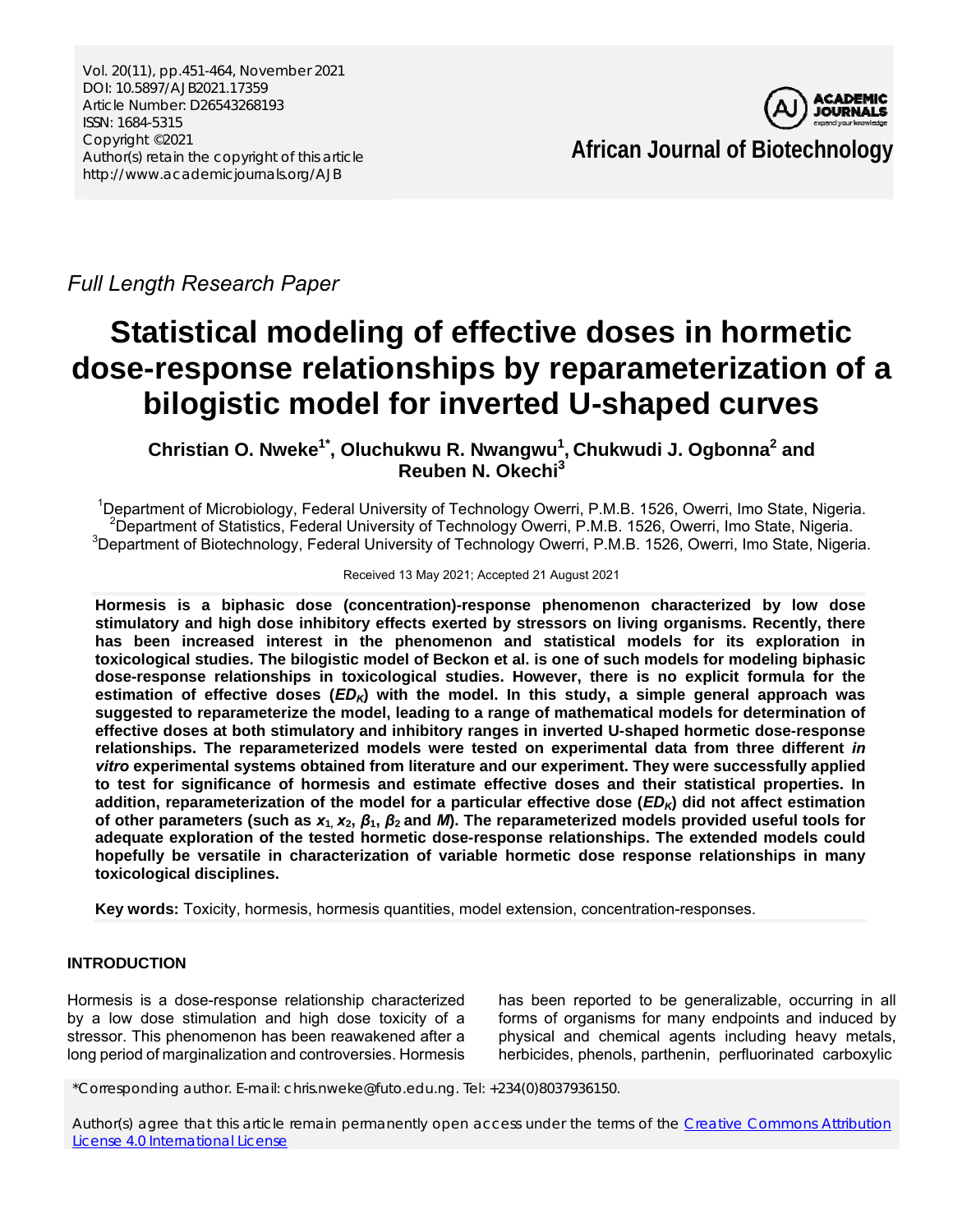

**Figure 1**. The Brain and Cousens model (Equation 1) with arbitrary values to show effects of *f* parameter (a), *b*  parameter (b) and *e* parameter (c) on the curves. The common parameter values are: *c* = 0.0, *d* = 1.0. For a, *b*= 3.5, *e* = 0.02; for b, *f* = 70, *e* = 0.02 and for c, *b* = 3.5, *f* = 70.

acids, antibiotics, mycotoxins, bacteriocins and ionic liquids (Mulkiewicz et al., 2007; Shen et al., 2009; Belz and Cedergreen, 2010; Migliore et al., 2010; Murado and Vázquez, 2010; Belz et al., 2011; Wang et al., 2011; Li et al., 2014; Wang et al., 2014; Nweke et al., 2015). Hormesis has attracted a renewed interest among toxicologists, resulting in the development of new tools to study and accumulate scientific reports on the phenomenon. Thus, there has been a growing interest in statistical models to study hormetic dose-response relationships.

The literature contains a wide range of statistical models for characterizing hormetic dose-response relationships. The applications of these models in toxicological studies with emphasis on their strengths and weaknesses were reviewed by Nweke and Ogbonna (2017). The Brain-Cousens model (Equation 1) derived from the general monotonic log-logistic equation is one of the earliest and well-known dose-response models enabling hormesis (Brain and Cousens, 1989).

$$
y = c + \frac{d - c + fx}{1 + \left(\frac{x}{e}\right)^b}
$$
\n(1)

In Equation 1, *y* is the response, *x* is the dose (concentration), *d* represents the mean response of the untreated control, *c* is the response at infinite dose, *f* measures the rate of stimulation of the response at low dose (*f* > 0 is a necessary condition for the presence of hormesis), *e* and *b* lost their interpretations as the *ED<sub>50</sub>* and relative slope at  $ED_{50}$ , respectively and thus have no straightforward biological meaning (Schabenberger et al., 1999; Cedergreen et al., 2005). The influences of parameters *f*, *e* and *b* on the shape of the curves are

shown in Figure 1. Notably, if the value of *f* is negative, the curve has a valley instead of a peak (Figure 1a).

Although the Brain-Cousens model has been used to describe hormetic dose-response relationships in toxicological studies, it has some drawbacks. The value of *b* in the model is restricted to greater than 1. At *b* < 1 the model does not produce any dose-response curve (Figure 1b) (Cedergreen et al., 2005). Thus, the model cannot describe shallow dose-response curves. The Brain-Cousens model is also less suitable for data exhibiting a broad hormetic dose range and/or an early increase in response at low dose (Belz and Piepho, 2012). In the Brain-Cousens model, the switching function for describing hormesis is linear and curve increases progressively from *d*. Thus, the model cannot describe the initial "no-effect" and pre-stimulation toxicity at low doses (Belz and Piepho, 2012; Beckon et al., 2008). In addition, the Brain-Cousens model has no explicit expression for the *ED<sub>50</sub>* and other effective doses. In order to solve this problem, the model was reparameterized to include *ED<sub>50</sub>* and other effective doses as parameters in the model (Van Ewijk and Hoekstra, 1993; Schabenberger et al., 1999). The reparameterizations of Brain-Cousens model by Schabenberger et al. (1999) for determination of effective doses  $(ED_K)$  and dose of maximum stimulation  $(M)$  are shown in Equations 2 and 3, respectively.

$$
y = c + \frac{d - c + fx}{1 + \left[\frac{K}{100 - K} + \left(\frac{100}{100 - K}\right) \frac{fED_K}{d - c}\right] \left(\frac{x}{ED_K}\right)^b}
$$
(2)

$$
y = c + \frac{d - c + fx}{1 + \left(\frac{Mf}{(d - c)b - Mf(1 - b)}\right)\left(\frac{x}{M}\right)^b}
$$
(3)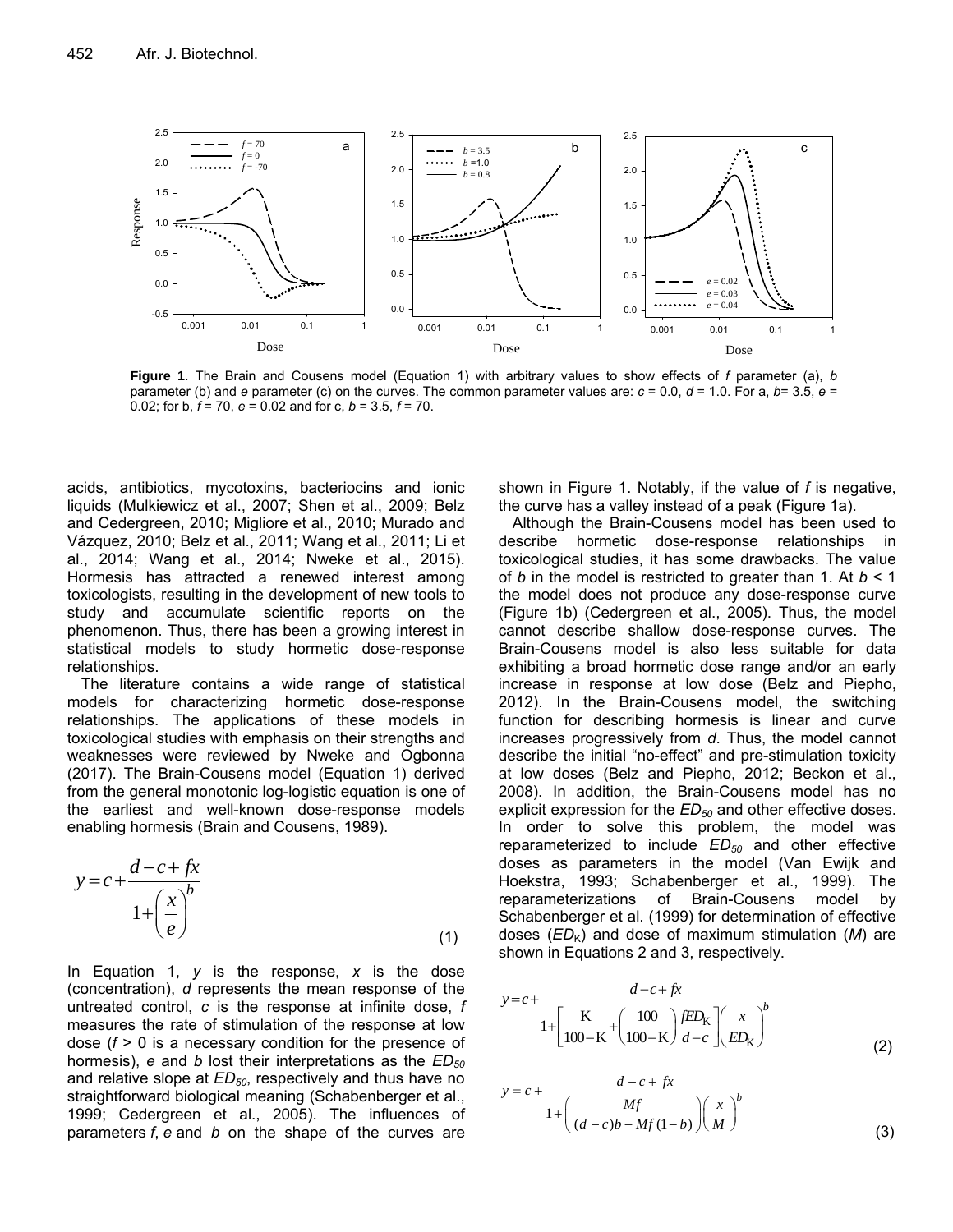where K is the percentage inhibition and  $ED_K$  is the dose of the effecter that elicited K inhibition of the response (such that  $K = 50$  for  $ED_{50}$ ,  $K = -10$  for  $ED_{-10}$  and  $K = 0$  for *LDS*).

These reparameterized models are used in toxicological studies to estimate the effective doses and their statistical properties (Nweke et al., 2015, 2016; Schabenberger et al., 1999; Zelaya and Owen, 2005; Zou et al., 2013).

Due to the inadequacies of the Brain-Cousens model, Cedergreen et al. (2005) modified the model to introduce a six-parameter version (Equation 4).

$$
y = c + \frac{d - c + f \exp\left(-\frac{1}{x^{\alpha}}\right)}{1 + \left(\frac{x}{e}\right)^b}
$$
(4)

In Equation 4, *f* is the hormesis parameter (*f* > 0 as a necessary condition for hormesis), parameters *c* and *d* are defined as in Equation 1, while parameters *α*, *b* and *e* have no straightforward biological interpretation (Cedergreen et al., 2005). A reparameterization of Cedergreen-Ritz-Streibig model could be used for estimation of effective doses  $(ED_K)$  and dose  $(M)$  at which maximum stimulation occurred by replacement of parameter *f* with the functions shown in Equations 5 and 6, respectively.

$$
f = \frac{\frac{100 - \text{K}}{100} (d - c) \left[ 1 + \left( \frac{ED_{\text{K}}}{e} \right)^b \right] - (d - c)}{\exp \left( -\frac{1}{ED_{\text{K}}^{\alpha}} \right)}
$$
(5)

$$
f = \frac{\left(\frac{M}{e}\right)^{b} b(d-c)}{\exp\left(-\frac{1}{M^{\alpha}}\right)} \left[\alpha M^{-\alpha} + \alpha M^{-\alpha} \left(\frac{M}{e}\right)^{b} - \left(\frac{M}{e}\right)^{b} b\right]
$$
(6)

According to Cedergreen et al. (2005), the model is more robust in terms of variation of data and describing both very large and relatively small hormetic effects when compared to the Brain-Cousens model. The Cedergreen-Ritz-Streibig model could better describe data sets characterized by early increase in response at low dose and a broad hormetic dose range (Belz and Piepho, 2012). In addition, the model is more flexible than the Brain-Cousens model to describe dose-response relationships where there is toxicity before the initiation of stimulatory response. Belz and Piepho (2012) compared the utility of Brain-Cousens and Cedergreen-Ritz-Streibig models in describing the hormetic response of four plants

to fifteen chemical stressors and affirmed that the diverse hormetic dose responses cannot be described by a single model. Some hormetic dose-responses were better described by either Brain-Cousens model or Cedergreen-Ritz-Streibig model. Interestingly, the data set describing the phytotoxic effect of 2-phenylethyl-isothiocyanate on root growth of Amaranthus hybridus could neither be appropriately fitted by the Cedergreen-Ritz-Streibig model nor the Brain-Cousens model (Belz and Piepho, 2012). The improved flexibility of Cedergreen-Ritz-Streibig model was attributed to the introduction of the parameter *α* (Zhu et al., 2013). Nevertheless, the value of *α* has to be fixed when the available data is not enough to determine the rate of increase statistically. In order to allow for explicit determination of effective doses and their statistical properties, Belz and Piepho (2012) reparameterized the original equation. The Cedergreen-Ritz-Streibig model has been widely used to especially describe herbicide hormesis in plants (Cedergreen et al., 2007; 2009; Cedergreen and Olesen, 2010; Belz and Leberle, 2012).

Another model proposed for description of hormetic dose-response relationships is the bilogistic model (Equation 7) of Beckon et al. (2008).

$$
d - c + \frac{Max - d}{1 + \left(\frac{x_1}{x}\right)^{\beta_1}}
$$
  

$$
y = c + \frac{1 + \left(\frac{x_2}{x}\right)^{\beta_2}}{1 + \left(\frac{x_2}{x}\right)^{\beta_2}}
$$
 (7)

In Equation 7, parameters *d* and *c* are as defined in Equation 1 and the parameter *Max* is the theoretical maximum (not *ymax*) that would be approached asymptotically by the rising component of the equation in the absence of the descending component (or vice versa),  $\beta_1$  represents the rising slope (+),  $x_1$  is the dose at midpoint of the rising curve, *β*2 represents the falling slope  $(-)$ ,  $x_2$  is the dose at midpoint of the falling curve. The bilogistic model plotted with arbitrary values of the parameters is as shown in Figure 2. The bilogistic model can be viewed as a modification of the Brain-Cousens model, by introduction of a logistic weighting function at hormesis region which describes the rising curve of the dose-response model. The model reduces to log-logistic model if any of the slope parameters is zero, thus allowing simple statistical test for hormesis. The bilogistic model provided better description of hormetic doseresponse relationships than the Brain-Cousens model when tested with empirical data (Beckon et al., 2008). The parameter *Max* is only a theoretical maximum and not the actual maximum effect that would be approached by the upslope in the absence of the downslope. Therefore, there is disagreement between the fitted *Max* and its corresponding theoretical interpretation. This limitation has been highlighted by Zhu et al. (2013) and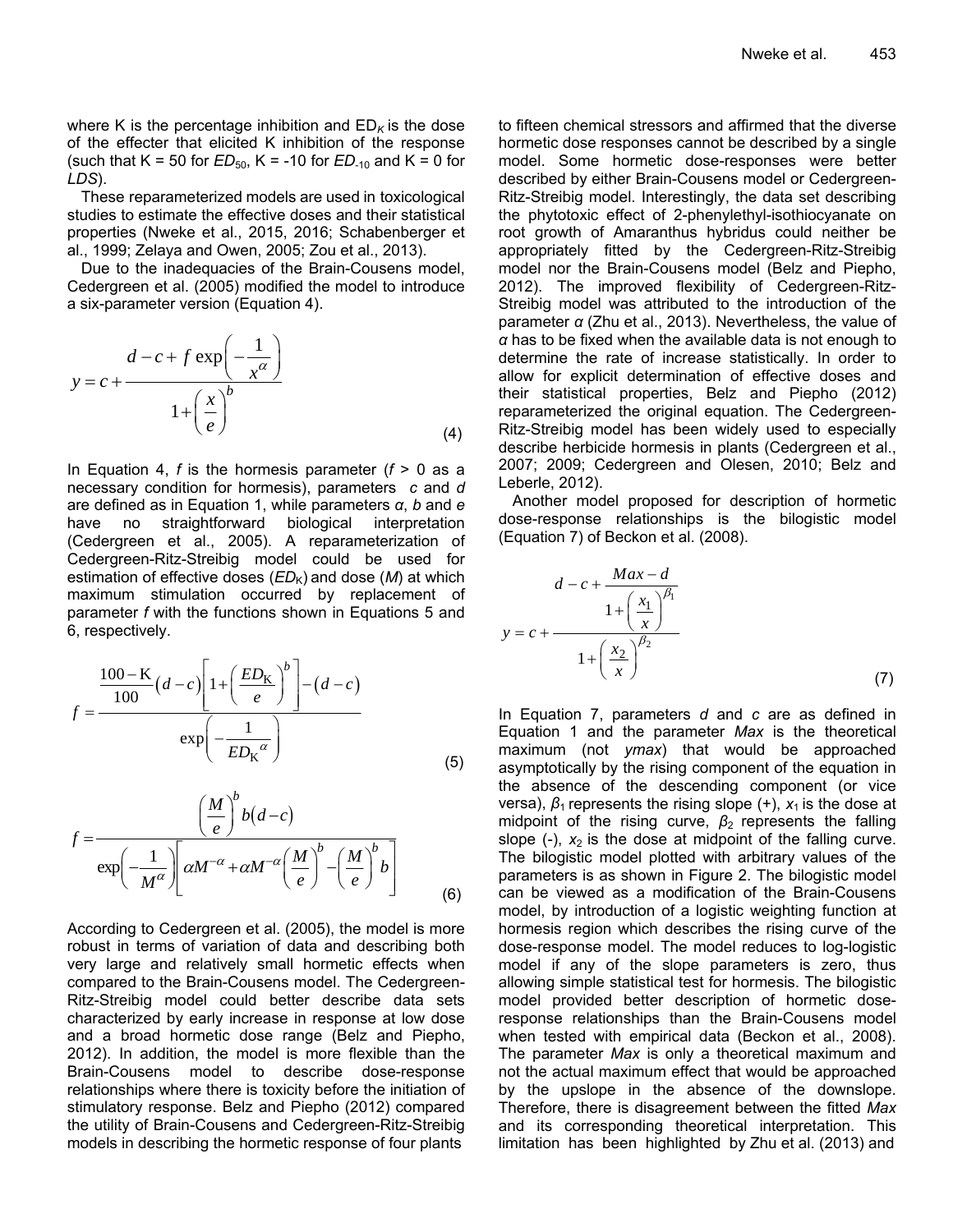

**Figure 2.** Arbitrary hormesis curve from the bilogistic model of Beckon et al. (2008) for *c* = 4, *d* = 100, *Max* = 132 (*Max* ≠ Maximum *y*),  $x_1 = 300$ ,  $β_1 = 2$ ,  $x_2 = 1350$  and  $β_2 = -8$  showing *x* at maximum response (*M*), the limiting dose for stimulation (*LDS*), *ED*-10 and *ED*50 for an inverted U-shaped hormetic dose response curve.

the model was therefore adjudged as inappropriate for describing hormetic data in their study. However, they acknowledged that the bilogistic model is statistically sound and performed better than the Brain-Cousens and Cedergreen-Ritz-Streibig models with respect to the data under review.

The bilogistic model comprises one logistic ascending curve and one logistic descending curve similar to the descending curve of Brain-Cousens and Cedergreen-Ritz-Streibig models. Thus, the model is particularly suited for hormetic data having logistic dose-response relationship at low doses. In addition, the bilogistic model provides considerable improvements when modeling data that include a wide range of doses from well below to well above the dose corresponding to maximum response (Beckon et al., 2008). The bilogistic model, like the original Brain-Cousens and Cedergreen-Ritz-Streibig

models, has no explicit parameter for the effective doses. The Brain-Cousens and Cedergreen-Ritz-Streibig models have been extended to allow estimation of effective doses (Van Ewijk and Hoekstra, 1993; Schabenberger et al., 1999; Belz and Piepho, 2012). However, there has been no similar extension of the bilogistic model. According to Zhu et al. (2013), mathematical manipulation is not suitable for the bilogistic model because of its complexity and multiparametric nature. Reparameterization of models for the purpose of estimating effective doses has been discouraged to promote the use of bisection method based on monotone functions (Cedergreen et al., 2005; Zhu et al., 2013). Nonetheless, the computation of effective doses and their standard errors by a combined application of bisection and delta methods has its limitations. Applying the delta method, Cedergreen et al. (2005) could not estimate the limiting dose of stimulation (*LDS*) which is the dose at which hormesis vanishes  $(ED<sub>0</sub>)$ . In addition, the dose for maximum stimulation (*M*) was obtained without standard errors and confidence intervals. Thus, use of reparameterized function can be a more convenient tool for estimating effective doses in biphasic dose-responses. Reparameterization of the Cegergreen-Ritz-Sreibig model has been shown to be applicable to calculation of arbitrary effective doses at both stimulatory and inhibitory ranges (Belz and Piepho, 2012, 2015).

A wide range of hormetic dose-response patterns which cannot be described by a particular hormesis model are usually generated in toxicological studies. Each model has its own strengths and weaknesses. Therefore, application of a specific model is dependent on the uniqueness of the data under analysis. The bilogistic model has been shown to be superior to Brain-Cousens and Cedergreen-Ritz-Streibig models in modeling some hormetic dose-responses (Beckon et al., 2008; Belz and Piepho, 2012). Undoubtedly, the model presents an additional statistical tool for the analysis of biphasic dose-response relationships where other models may fail. It is therefore important to reparameterize the model for determination of effective doses and hormesis quantities. This would present expanded possibilities and help to get rid of the bias inherent in using other models for a specific dose-response pattern where the bilogistic model will be more appropriate. Hence, the purpose of the present work was to provide a general method for reparameterization of the bilogistic model to allow for the estimation of effective doses  $(ED_K)$  at both stimulatory and inhibitory ranges and the dose at which maximum stimulation occurred (*M*). Using hormetic dose-responses for illustration, the modeling approach was applied to characterize inverted U-shaped curves.

#### **MATERIALS AND METHODS**

#### **Reparameterizations**

The bilogistic hormesis model (Beckon et al., 2008) does not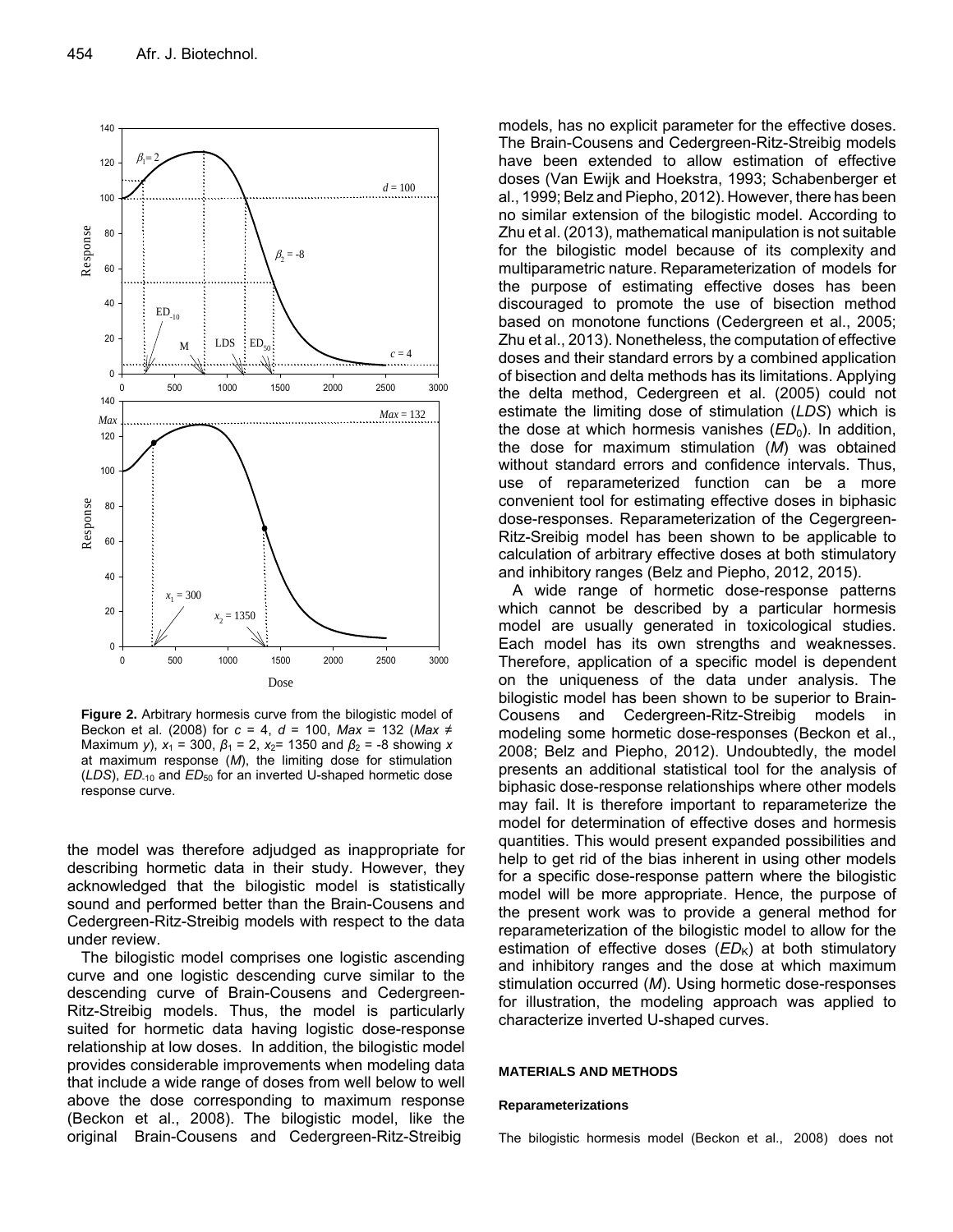include any effective dose as a parameter in its original form. Thus, this study extended the model to generate other functions that expressed it in terms of parameters that correspond to the effective doses of dose-response relationships. The bilogistic model was reparameterized to incorporate the arbitrary effective doses (*ED*<sub>K</sub>) including  $ED_{-10}$  [K= -10},  $ED_{50}$  [K= 50] and  $ED_0$  [K = 0] also called LDS) and the dose at which the maximum stimulatory effect occurred (*M*) by applying the defining relationship described by Schabenberger et al. (1999).

#### **Reparameterization for EDK**

The defining relationship for an arbitrary effective dose  $(ED_K)$  for K % inhibition of response is:

$$
(d - c) + \frac{Max - d}{1 + (\frac{x_1}{ED_K})^{\beta_1}}
$$
  

$$
c + \frac{100 - K}{100} \times (d - c) = c + \frac{1 + (\frac{x_2}{ED_K})^{\beta_2}}{1 + (\frac{x_2}{ED_K})^{\beta_2}}
$$
 (8)

Solving Equation 8 for *Max*, a general expression for *ED*<sub>K</sub> (Equation 9) was obtained, which can be used to determine any arbitrary  $ED_{K}$ by substituting *Max* into Equation 7.

$$
Max = \left\{ \left[ \frac{100 - \text{K}}{100} \times (d - c) \times \left[ 1 + \left( \frac{x_2}{ED_K} \right)^{\beta_2} \right] - (d - c) \right] \times \left[ 1 + \left( \frac{x_1}{ED_K} \right)^{\beta_1} \right] \right\} + d
$$
(9)

Rewriting Equation 9 for *ED*-10 (K = -10 representing the concentration that elicited 10% stimulation and -10% inhibition. In inverted U-shaped curves, it is also the value of *x* at *y* =110% of control), *LDS* ( $K = 0$ ) and *ED*<sub>50</sub> ( $K = 50$ ), Equations 10, 11 and 12,

respectively were obtained.

$$
Max = \left\{ \left[ \left( d - c \right) \left( 0.1 + 1.1 \left( \frac{x_2}{ED_{-10}} \right)^{\beta_2} \right) \right] \times \left[ 1 + \left( \frac{x_1}{ED_{-10}} \right)^{\beta_1} \right] \right\} + d \tag{10}
$$

$$
Max = \left\{ (d-c) \times \left( \frac{x_2}{LDS} \right)^{\beta_2} \times \left[ 1 + \left( \frac{x_1}{LDS} \right)^{\beta_1} \right] \right\} + d \tag{11}
$$

$$
Max = \left\{ 0.5 \times (d - c) \times \left[ \left( \frac{x_2}{ED_{50}} \right)^{\beta_2} - 1 \right] \times \left[ 1 + \left( \frac{x_1}{ED_{50}} \right)^{\beta_1} \right] \right\} + d \tag{12}
$$

Substituting *Max* (in Equations 10 to 12) into the original bilogistic model (Equation 7), leads to extended functions allowing for hormesis and in which *ED*<sub>-10</sub>, *LDS*, and *ED*<sub>50</sub> can be incorporated.

#### **Reparameterization for M**

In order to obtain the expression for the dose *M*, at which maximum stimulatory effect occurred, Equation 7 was differentiated with respect to *x* to obtain the first derivative of the function. In order to achieve this, Equation 7 was first simplified as Equation 13 and differentiated with respect to *x*.

$$
y = \frac{c\left(\frac{x_2}{x}\right)^{\beta_2} + c\left(\frac{x_1}{x}\right)^{\beta_1}\left(\frac{x_2}{x}\right)^{\beta_2} + d\left(\frac{x_1}{x}\right)^{\beta_1} + Max}{1 + \left(\frac{x_1}{x}\right)^{\beta_1} + \left(\frac{x_2}{x}\right)^{\beta_2} + \left(\frac{x_1}{x}\right)^{\beta_1}\left(\frac{x_2}{x}\right)^{\beta_2}}
$$
(13)

$$
\frac{dy(x)}{dx} = 0 =
$$
\n
$$
\left\{ \left[ c \left( \frac{x_2}{M} \right)^{\beta_2} + c \left( \frac{x_1}{M} \right)^{\beta_1} \left( \frac{x_2}{M} \right)^{\beta_2} + d \left( \frac{x_1}{M} \right)^{\beta_1} + M a x \right] \times \left[ x_1^{\beta_1} \beta_1 M^{-\beta_1 - 1} + x_2^{\beta_2} \beta_2 M^{-\beta_2 - 1} + x_1^{\beta_1} x_2^{\beta_2} (\beta_1 + \beta_2) M^{-\beta_1 - \beta_2 - 1} \right] \right\}
$$
\n
$$
- \left\{ \left[ 1 + \left( \frac{x_1}{M} \right)^{\beta_1} + \left( \frac{x_2}{M} \right)^{\beta_2} + \left( \frac{x_1}{M} \right)^{\beta_1} \left( \frac{x_2}{M} \right)^{\beta_2} \right] \times \left[ c x_2^{\beta_2} \beta_2 M^{-\beta_2 - 1} + c x_1^{\beta_1} x_2^{\beta_2} (\beta_1 + \beta_2) M^{-\beta_1 - \beta_2 - 1} + d x_1^{\beta_1} \beta_1 M^{-\beta_1 - 1} \right] \right\}
$$
\n(14)

$$
Max = \frac{(f_1 \times f_2) - (f_3 \times f_4)}{f_4} \tag{15}
$$

where

$$
f_1 = \left[1 + \left(\frac{x_1}{M}\right)^{\beta_1} + \left(\frac{x_2}{M}\right)^{\beta_2} + \left(\frac{x_1}{M}\right)^{\beta_1} \left(\frac{x_2}{M}\right)^{\beta_2}\right]
$$
  
\n
$$
f_2 = \left[cx_2^{\beta_2}\beta_2M^{-\beta_2-1} + cx_1^{\beta_1}x_2^{\beta_2}(\beta_1 + \beta_2)M^{-\beta_1-\beta_2-1} + dx_1^{\beta_1}\beta_1M^{-\beta_1-1}\right]
$$
  
\n
$$
f_3 = \left[c\left(\frac{x_2}{M}\right)^{\beta_2} + c\left(\frac{x_1}{M}\right)^{\beta_1} \left(\frac{x_2}{M}\right)^{\beta_2} + d\left(\frac{x_1}{M}\right)^{\beta_1}\right]
$$
  
\n
$$
f_4 = \left[x_1^{\beta_1}\beta_1M^{-\beta_1-1} + x_2^{\beta_2}\beta_2M^{-\beta_2-1} + x_1^{\beta_1}x_2^{\beta_2}(\beta_1 + \beta_2)M^{-\beta_1-\beta_2-1}\right]
$$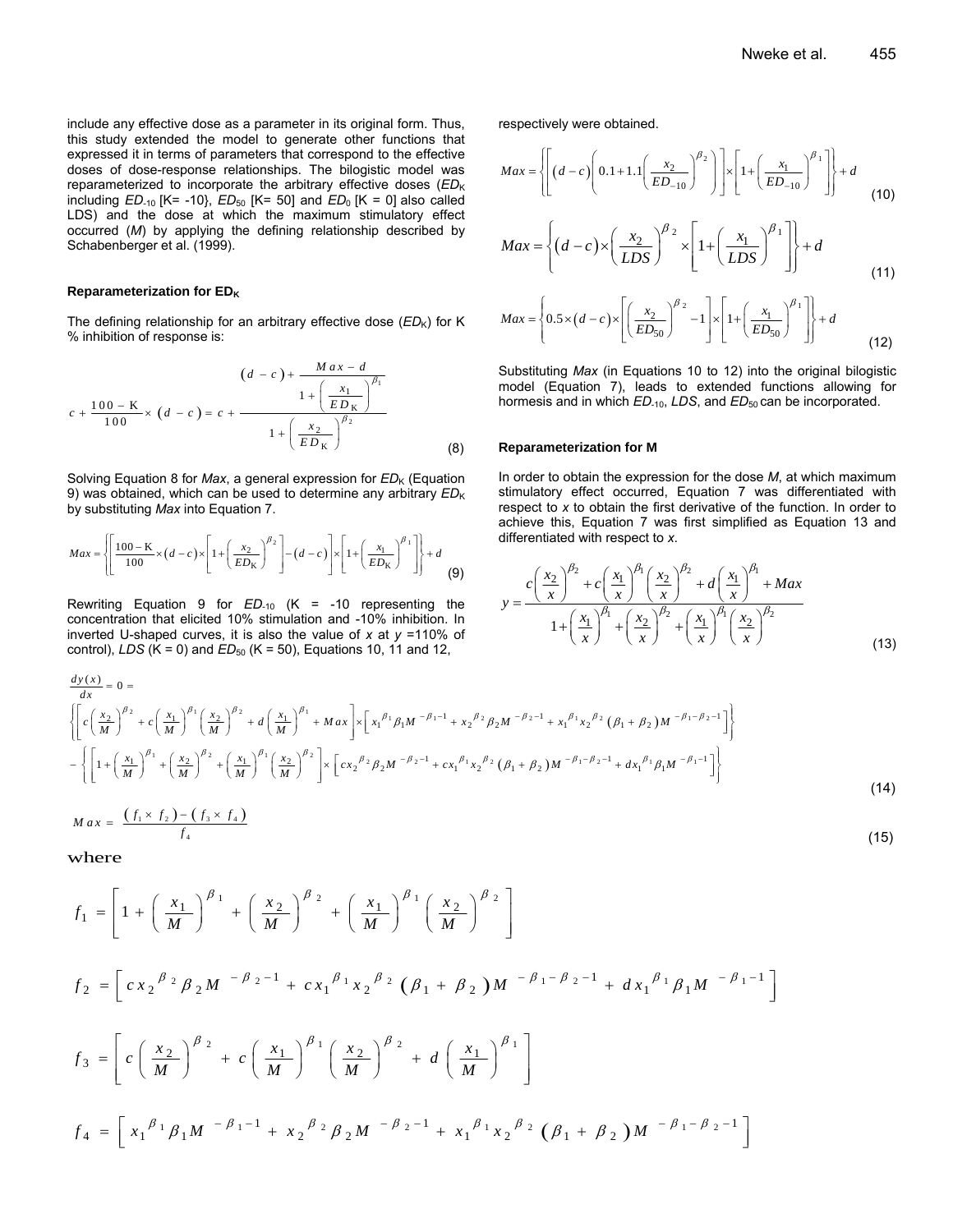| <b>Effective</b><br>doses | <b>Parameter to</b><br>be replaced <sup>a</sup> | Model expression y[x]= c+(((d-c)+((Max-d)/(1+((x <sub>1</sub> /x)^ $\beta_1$ ))))/( 1+((x <sub>2</sub> /x)^ $\beta_2$ )))                                                                                                                                                                                                                                                                                                                                                                                                                                                                                                                                                                                                                                                                                                                                                                                                                                                                                                                         |
|---------------------------|-------------------------------------------------|---------------------------------------------------------------------------------------------------------------------------------------------------------------------------------------------------------------------------------------------------------------------------------------------------------------------------------------------------------------------------------------------------------------------------------------------------------------------------------------------------------------------------------------------------------------------------------------------------------------------------------------------------------------------------------------------------------------------------------------------------------------------------------------------------------------------------------------------------------------------------------------------------------------------------------------------------------------------------------------------------------------------------------------------------|
| $ED-10$                   | $max =$                                         | $(((d-c)*(0.1+(1.1*((x_2/ED_{-10})\beta_2))))*(1+((x_1/ED_{-10})\beta_1)))+d$                                                                                                                                                                                                                                                                                                                                                                                                                                                                                                                                                                                                                                                                                                                                                                                                                                                                                                                                                                     |
| LDS                       | $max =$                                         | $((d-c)*(x_2/LDS)^{k}\beta_2)^*(1+((x_1/LDS)^{k}\beta_1))$ +d                                                                                                                                                                                                                                                                                                                                                                                                                                                                                                                                                                                                                                                                                                                                                                                                                                                                                                                                                                                     |
| $ED_{50}$                 | $max =$                                         | $(0.5*(d-c)*(((x_2/ED_{50})^6/_2)-1)*(1+((x_1/ED_{50})^6/_1)))+d$                                                                                                                                                                                                                                                                                                                                                                                                                                                                                                                                                                                                                                                                                                                                                                                                                                                                                                                                                                                 |
| М                         | $max =$                                         | $(((1+((x_1/M)^6\beta_1)+(x_2/M)^6\beta_2)+((x_1/M)^6\beta_1)^*((x_2/M)^6\beta_2))^*((c^*(x_2\wedge\beta_2)^*\beta_2^*(M^6(-\beta_2-1)))+(c^*(x_1\wedge\beta_1)^*(x_2\wedge\beta_2))^*(c^*(x_1\wedge\beta_2)^*(x_2\wedge\beta_2))^*$<br>$(\beta_2)^*(\beta_1+\beta_2)^*(M^{\wedge}(-\beta_1-\beta_2-1)))+(d^*(x_1^{\wedge}\beta_1)^*(M^{\wedge}(-\beta_1-1))))$<br>$(((c^*((x_2/M)^6\beta_2))+(c^*((x_1/M)^6\beta_1)^*((x_2/M)^6\beta_2))+(d^*((x_1/M)^6\beta_1)))^*((x_1\land\beta_1)^*\beta_1^*(M^((-\beta_1-1)))+(x_2\land\beta_2)^*(x_1\land\beta_1))$<br>$\beta_2^*(M^{\wedge}(-\beta_2-1)))$ + $((x_1^{\wedge}\beta_1)^*(x_2^{\wedge}\beta_2)^*(\beta_1+\beta_2)^*(M^{\wedge}(-\beta_1-\beta_2-1)))))/((x_1^{\wedge}\beta_1)^*\beta_1^*(M^{\wedge}(-\beta_1-1)))$ + $((x_2^{\wedge}\beta_2)^*(\beta_1)^*(\beta_1)^*(\beta_2)^*(\beta_2)^*(\beta_2))^*(M^{\wedge}(-\beta_1-\beta_2))$<br>$\beta_2^*(M \setminus (-\beta_2-1))) + ((x_1 \setminus \beta_1)^*(x_2 \setminus \beta_2)^*(\beta_1+\beta_2)^*(M \setminus (-\beta_1-\beta_2-1))))$ |

|  |  |  |  | Table 1. Syntax for reparameterization of Beckon et al. (2008) model for estimation of arbitrary effective doses. |
|--|--|--|--|-------------------------------------------------------------------------------------------------------------------|
|--|--|--|--|-------------------------------------------------------------------------------------------------------------------|

<sup>a</sup>Parameter *max* to be replaced in the model expression, *LDS* = limited dose for stimulation, *ED*<sub>50</sub> = effective dose (50%), *ED*<sub>-10</sub> = effective dose (-10%); *M* = maximum stimulatory dose.

The first derivative of the function must equal zero at maximum stimulation (*x=M*). Thus, the defining relationship as shown in Equation 14 was obtained. Solving Equation 14 for *Max* gives Equation 15. By substituting *Max* (in Equation 15) into Equation 7, a 7-parameter hormesis dose-response model for the incorporation of *M* into the bilogistic model was obtained. Although these models appear complex, they can easily be coded into a nonlinear regression package using syntaxes shown in Table 1.

#### **The hormesis data**

Three sets of hormetic dose-response data from three different experimental systems were used in this study to evaluate the original and the reparameterized models. The dose-response data include: (1) the biphasic effects of penicillin on growth of *Staphylococcus* species (Beckon et al., 2008). The growth of *Staphylococcus* sp. at different concentrations of penicillin was transformed relative to the control response (% of control) as described by Nweke and Ogbonna (2017), (2) the biphasic effects of 1-hexyl-3-methyl-imidazolium chloride ([HMIM]Cl) on firefly luciferase activity after 15-min exposure (Zhu et al., 2013). The relative luminescence units (RLUs) of the luciferase exposed to [HMIM]Cl were measured with SpectraMax M5 microplate reader (Molecular Devices Inc., USA) with a 96-well microplate (Zhu et al., 2013). The data were transformed to percent inhibition by multiplying the relative ratios by 100 and then converted to an inverted U-shaped dose-response relationship (% of control) by subtracting the percent inhibition from 100 as described elsewhere (Nweke and Ogbonna, 2017) and (3) the biphasic effects of 4 chlorophenol (4-CP) on *Providencia vermicola* dehydrogenase activity. The assay was based on reduction of 2,3,5 triphenyltetrazolium chloride to triphenyl formazan in response to varying concentrations of 4-CP. The data were generated in our laboratory using 24-h dehydrogenase activity assay as described by Nweke et al. (2014). The concentration-effect data were transformed relative to control as described by Nweke and Ogbonna (2017).

#### **Dose-response modeling**

As mentioned earlier, the Beckon et al. (2008) model (Equation 7) reduces to log-logistic model if any of the slope parameters  $(\beta_1$  and *β*2) is zero, thus allowing simple statistical test for hormesis. The growth of *Staphylococcus* sp., firefly luciferase activity or

dehydrogenase activity in *P*. *vermicola* as a function of concentrations of penicillin, [HMIM]Cl or 4-CP respectively were fitted into the original model (Equation 7) using user-defined function in TableCurve 2D v. 5.01 curve fitting software by least squares minimization of residuals to test for the statistical significance of hormesis. In all data, the 95% confidence interval of the slopes  $β_1$  and  $β_2$  did not include zero indicating significant hormetic effects of the respective substance on the tested response. The parameters of the model were estimated freely without constraint at the first instance. The data were also fitted to Equation 7 without constraint on *c* while *d* was fixed at 100% and then with *c* and *d* fixed at 0 and 100%, respectively. The initial values of  $x_1$ ,  $x_2$ ,  $c$  and  $d$  used in the curve fitting were graphically deduced from *x*-*y* data plots. The initial values of *Max*,  $\beta_1$  and  $\beta_2$ were manually adjusted until the predicted curve became close to the observed data. Subsequently, all parameters were automatically optimized to best initial parameter estimates in TableCurve 2D software. The values of *ED*-10, *LDS*, *ED*50 and *M* were estimated by reparameterization according to Equations 10, 11, 12 and 15, respectively using graphically-anticipated initial parameters as optimized in TableCurve 2D. The *ED-10* has two possible values, one on the left side of *M* (*ED*-10L) and another on the right side of *M* (*ED*-10R). In order to differentiate the two *ED*-10 values, constraint was applied to limit value below or above *M*. The model parameters were estimated with *d* fixed at 100% and with *c* and *d* fixed at 0 and 100%, respectively while fitting *ED*<sub>-10</sub>, *LDS*,  $ED_{50}$  and *M* reparameterizations. The value of  $y_{max}$  was computed from the mean value of *M* and other parameters by using the *M* reparameterization.

In order to compare the bilogistic model of Beckon et al. (2008) with Brain-Cousens and Cedergreen-Ritz-Streibig models, the hormesis data were also fitted with the two models in their original forms using TableCurve 2D as described earlier. Models were compared based on three goodness-of-fit statistics: Adjusted coefficient of determination  $(R^2$ adj), root mean squared error (RMSE) and Akaike information criterion (AIC). The calculation of  $R^2$ adj was implemented in TableCurve 2D V5.01. The RMSE was calculated as shown in Equation 16.

$$
RMSE = \sqrt{\frac{\sum Residual^2}{n-m}}
$$
 (16)

where residual is the difference between the observed and predicted responses, *n* is the number of observations and *m* is the number of model parameters.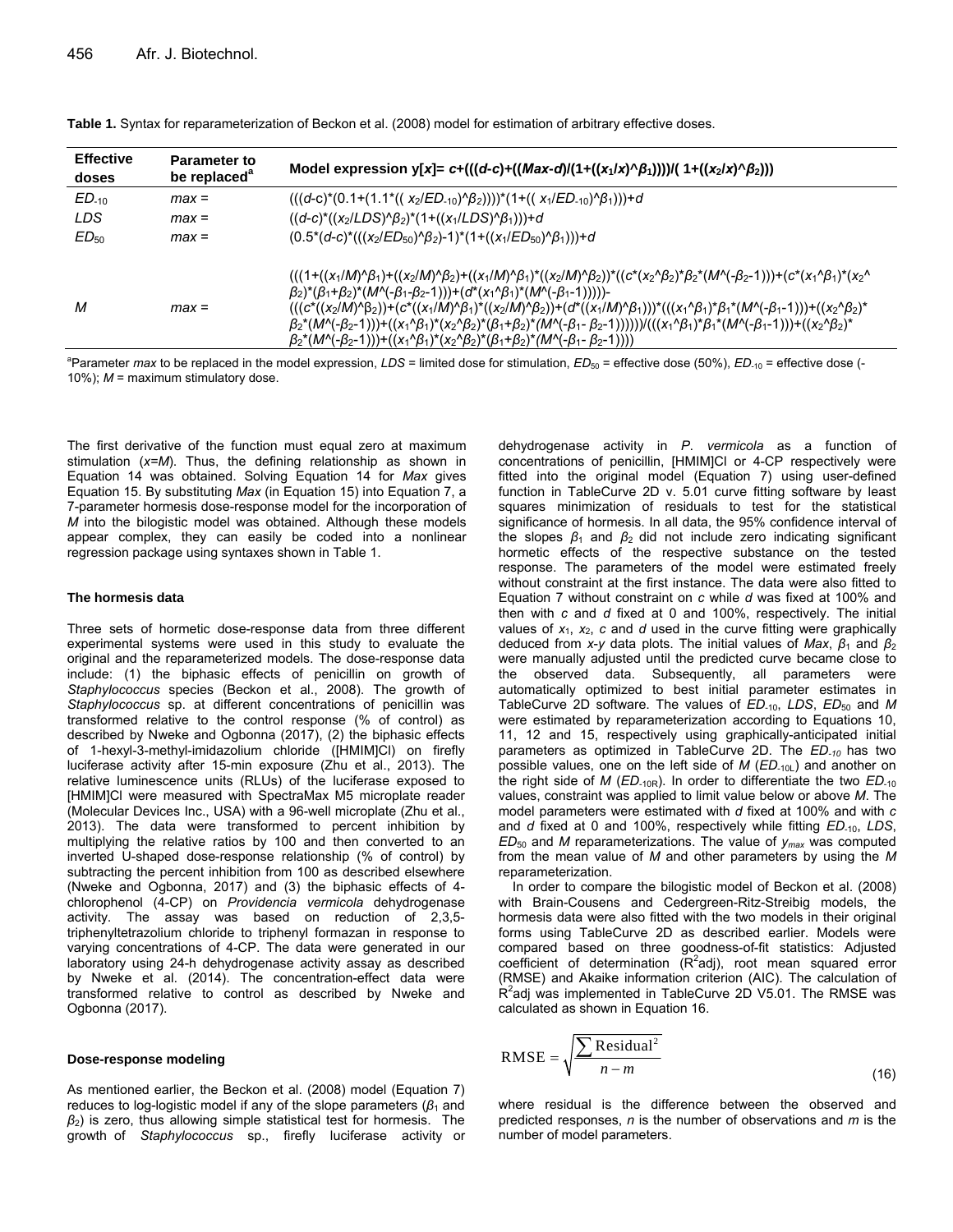

**Figure 3.** Observed (data points) and predicted (lines) effects of: (a) penicillin on the growth of *Staphylococcus* species (Beckon et al., 2008), (b) 1-hexyl-3-methyl-imidazolium chloride [HMIM]Cl on firefly luciferase activity (Zhu et al., 2013), and (c) 4 chlorophenol on *P*. *vermicola* dehydrogenase activity. Predictions were according to the Brain and Cousens (1989) model (Equation 1) [dashed line], Cedergreen et al. (2005) model (Equation 4) [dotted line] and Beckon et al. (2008) model (Equation 7) [solid line]. Parameters *c* and *d* were fixed at 0 and 100, respectively.

The AIC values were generated by performing nonlinear regression in SAS 9.2 statistical software. In addition, the effective doses and the dose at maximum stimulation (*M*) for all the dose-response relationships were also calculated by fitting the data into the reparameterized Brain-Cousens (Equations 2 and 3) and Cedergreen-Ritz-Streibig (Equations 5 and 6 substituted into Equation 4) models. The values obtained from the three models were compared using Duncan post-hoc tests implemented with IBM SPSS Statistics 25.

# **RESULTS**

Figure 3 shows the three data sets as observed responses as well as responses predicted from the original Brain-Cousens (Equation 1), Cedergreen-Ritz-Streibig (Equation 4) and bilogistic (Equation 7) models. All the three hormesis data sets were well fitted by each of the three models and detected significant hormetic effects of penicillin, 1-hexyl-3-methyl-imidazolium chloride and 4-CP on the growth of *Staphylococcus* sp., firefly luciferase activity and dehydrogenase activity in *P. vermicola*, respectively. The Brain-Cousens and Cedergreen-Ritz-Streibig models can be reduced to monotonic sigmoidal model if *f* equals zero. The values of *f* (p < 0.01) in both models for all the data sets did not include zero. In all the data sets, 95% confidence interval of the slopes and the p values (p < 0.01) showed that *β<sup>1</sup>* and *β2* did not include zero indicating significant hormetic effects of the respective substance (Table 2). The Brain-Cousens model could fit the data sets fairly well with the lowest adjusted  $R^2$  which were greater than 0.97(penicillin data), 0.95 ([HMIM]Cl data) and 0.98 (4- CP data). The bilogistic model of Beckon et al. (2008) had the lowest RMSE for all the data sets (Figure 4). With the exception of 4-CP data set, the bilogistic model had

the lowest AIC values in all the data sets. Judging from the plots and residuals, the bilogistic model provided a better description of the three hormesis data especially at low doses. At high doses, described by the downward curve  $(x \ge M)$ , the responses predicted from the three model tend to overlap indicating insignificant differences between them (Figure 3). Generally, the order of goodness-of-fit of the bilogistic model for the hormesis data was, effects of ionic liquid on luciferase activity > effects of 4-chlorophenol on *P. vermicola* dehydrogenase activity > effects of penicillin on the growth of *Staphylococcus* sp.

The parameters and their statistical properties as derived from the original model are shown in Table 2. Applying constraint on parameters *c* and *d* has bearing upon the estimated values of other parameters. In *Staphylococcus* sp. and luciferase data sets, the estimated value of *Max* increased when *d* was fixed at 100% and *c* allowed to be determined iteratively (Table 2). In addition, this reduced the values of  $β_1$ , increased the value of  $\beta_2$  and increased the value of  $x_1$ . Conversely, in the *P*. *vermicola* data, fixing *d* at 100% and allowing *c* to be determined iteratively reduced the value of *Max*, increased the value of  $\beta_1$ , reduced the value of  $\beta_2$  and reduced the value of  $x_1$ . Generally, allowing  $c$  to be determined resulted to a better goodness-of-fit in terms of the R<sup>2</sup> . However, unrealistic negative values of *c* were produced in *Staphylococcus* and luciferase data sets. In *P*. *vermicola* data set, positive value of *c* was determined. This is because the response did not tend to zero with increasing concentrations of 4-CP.

The model parameters and their statistical properties derived from the *ED*-10, *LDS*, *ED*50 and *M* reparameterizations are shown in Tables 3 to 5. Generally, allowing *c* to be determined improved the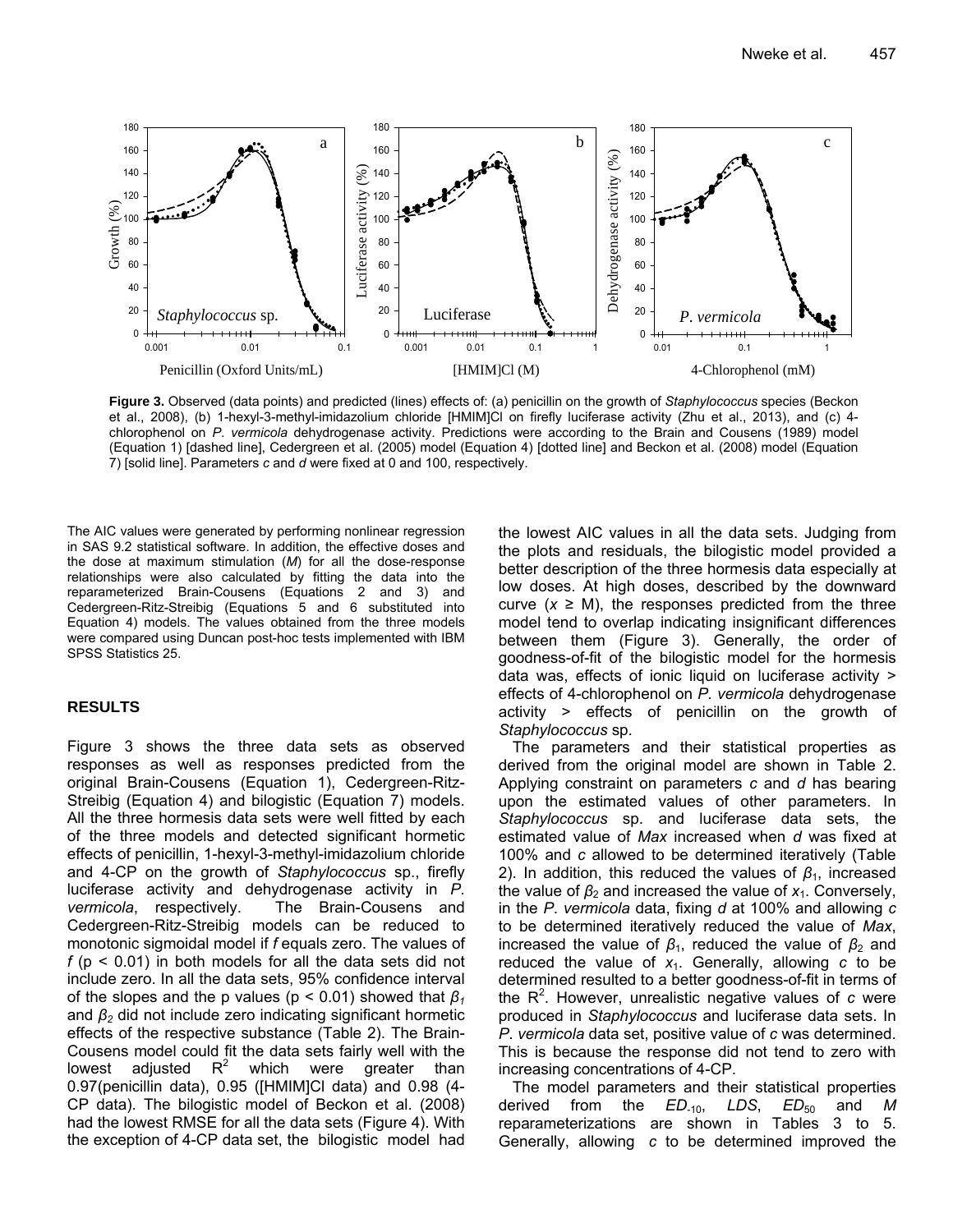| Parameter          | Data sets <sup>a</sup>                                    |                                                          |                                                        |  |  |
|--------------------|-----------------------------------------------------------|----------------------------------------------------------|--------------------------------------------------------|--|--|
|                    | Staphylococcus species <sup>†</sup>                       | Luciferase <sup>‡</sup>                                  | Providencia vermicola                                  |  |  |
| $c=0$              |                                                           |                                                          |                                                        |  |  |
| c (%) fixed        | 0                                                         | $\Omega$                                                 | 0                                                      |  |  |
| d(%)               | $101.355 \pm 2.293**$ (96.622 - 106.089)                  | $102.697 \pm 3.187**$ (96.187 - 109.206)                 | $95.663 \pm 4.104^{**}$ (87.281 - 104.046)             |  |  |
| Max(%)             | $171.341 \pm 8.054**$ (154.719 - 187.963)                 | $150.266 \pm 3.137**$ (143.859 - 156.674)                | $213.691 \pm 53.974$ (103.461 - 323.921)               |  |  |
| $x_1$              | $0.0056 \pm 0.0004$ (U/mL) <sup>**</sup> (0.0004 - 0.006) | $0.0040 \pm 0.0005$ (M) <sup>**</sup> (0.003 - 0.005)    | $0.0596 \pm 0.0196$ (mM) <sup>*</sup> (0.020 - 0.100)  |  |  |
| $\beta_1$          | $4.212 \pm 0.985$ (%mL/U)* (2.178 - 6.246)                | $1.586 \pm 0.353$ (%/M) <sup>**</sup> (0.864 - 2.308)    | $2.217 \pm 0.671$ (%/mM)* (0.847 - 3.587)              |  |  |
| $x_2$              | $0.0253 \pm 0.0009$ (U/mL) <sup>**</sup> (0.023 - 0.027)  | $0.074 \pm 0.001$ (M) <sup>**</sup> (0.071 - 0.076)      | $0.2087 \pm 0.0408$ (mM) <sup>**</sup> (0.125 - 0.292) |  |  |
| $\beta_2$          | $-3.591 \pm 0.245$ (%mL/U)** (-4.097 - -3.086)            | $-3.901 \pm 0.177$ (%/M) <sup>**</sup> (-4.263 - -3.539) | $-2.118 \pm 0.182$ (%/mM)** (-2.489 - -1.747)          |  |  |
| $R^2$ ( $R^2$ adj) | 0.9916 (0.9894)                                           | 0.9959(0.9950)                                           | 0.9937(0.9924)                                         |  |  |
| $d = 100$          |                                                           |                                                          |                                                        |  |  |
| c(%)               | $-66.978 \pm 31.621$ ( $-132.240 -1.716$ )                | $-9.379 \pm 2.806$ * ( $-15.111 - -3.647$ )              | $6.648 \pm 2.100^{*}$ (2.360 - 10.937)                 |  |  |
| $d$ (%) fixed      | 100                                                       | 100                                                      | 100                                                    |  |  |
| Max(%)             | $221.999 \pm 52.565**$ (113.511 - 330.486)                | $155.777 \pm 3.660^{**}$ (148.303 - 163.251)             | $169.286 \pm 8.664^{**}$ (151.591 - 186.981)           |  |  |
| X <sub>1</sub>     | $0.0065 \pm 0.0008$ (U/mL) <sup>**</sup> (0.005 - 0.008)  | $0.0044 \pm 0.0006$ (M) <sup>**</sup> (0.003 - 0.006)    | $0.0457 \pm 0.0039$ (mM) <sup>**</sup> (0.038 - 0.054) |  |  |
| $\beta_1$          | $3.154 \pm 0.595$ (%mL/U)** (1.926 - 4.382)               | $1.272 \pm 0.127$ (%/M) <sup>**</sup> (1.012 - 1.532)    | $3.223 \pm 0.533$ (%/mM)** 2.134 - 4.312               |  |  |
| $x_2$              | $0.0274 \pm 0.0028$ (U/mL) <sup>**</sup> (0.022 - 0.033)  | $0.0758 \pm 0.0013$ (M) <sup>**</sup> (0.073 - 0.079)    | $0.2456 \pm 0.0119$ (mM) <sup>**</sup> 0.221 - 0.270   |  |  |
| $\beta_2$          | $-1.848 \pm 0.527$ (%mL/U)* (-2.936 - -0.761)             | $-3.333 \pm 0.186$ (%/M) <sup>**</sup> (-3.714 - -2.953) | $-2.731 \pm 0.232$ (%/mM)** $-3.205 - 2.257$           |  |  |
| $R^2$ ( $R^2$ adj) | 0.9977(0.9971)                                            | 0.9972(0.9966)                                           | 0.9948(0.9937)                                         |  |  |
| $c = 0, d = 100$   |                                                           |                                                          |                                                        |  |  |
| c (%) fixed        | 0                                                         | $\Omega$                                                 | $\mathbf 0$                                            |  |  |
| $d$ (%) fixed      | 100                                                       | 100                                                      | 100                                                    |  |  |
| Max(%)             | $172.375 \pm 8.358**$ (155.161 - 189.588)                 | $151.722 \pm 2.913**$ (145.780 - 157.663)                | $188.967 \pm 18.210^{**}$ (151. 828 -226.106)          |  |  |
| X <sub>1</sub>     | $0.0055 \pm 0.0004$ (U/mL) <sup>**</sup> (0.005 - 0.006)  | $0.0038 \pm 0.0005$ (M) <sup>**</sup> (0.003 - 0.005)    | $0.0517 \pm 0.0068$ (mM) <sup>**</sup> (0.038 - 0.066) |  |  |
| $\beta_1$          | $3.971 \pm 0.822$ (%mL/U)** (2.278 - 5.664)               | $1.375 \pm 0.155$ (%/M) <sup>**</sup> (1.059 - 1.691)    | $2.881 \pm 0.514$ (%/mM) <sup>**</sup> (1.832 - 3.931) |  |  |
| $x_2$              | $0.0252 \pm 0.0009$ (U/mL) <sup>**</sup> (0.023 - 0.027)  | $0.0734 \pm 0.0011$ (M) <sup>**</sup> (0.071 - 0.076)    | $0.2295 \pm 0.0220$ (mM) <sup>**</sup> (0.185 - 0.274) |  |  |
| $\beta_2$          | $-3.575 \pm 0.242$ (%mL/U)** (-4.074 - -3.077)            | $-3.870 \pm 0.169$ (%/M) <sup>**</sup> (-4.215 - -3.525) | $-2.199 \pm 0.158$ (%/mM)** (-2.521 - -1.878)          |  |  |
| $R^2$ ( $R^2$ adj) | 0.9915 (0.9897)                                           | 0.9958 (0.9951)                                          | 0.9934 (0.9923)                                        |  |  |

**Table 2.** Model parameters and their statistical properties derived from original Beckon et al. (2008) model.

<sup>a</sup>Data are given as mean ± standard error with 95% confidence interval in parentheses. <sup>†</sup>Data from Beckon et al. (2008). <sup>‡</sup>Data from Zhu et al. (2013). \*\*P < 0.0001for the estimated parameters. \*P < 0.01for the estimated parameters

goodness-of-fit characteristics in all the data sets. The reparameterization of the bilogistic model did not affect the goodness-of-fit characteristics. The values of the adjusted  $R^2$  remained same with all reparameterizations for a particular hormesis data. In addition, reparameterization of the model for a particular effective dose did not affect estimation of other parameters (such as *x*<sub>1</sub> *x*<sub>2</sub>, *β*<sub>1</sub>, *β*<sub>2</sub>and *M*). In each hormesis data, the values of each parameter either remained same or varied insignificantly ( $p > 0.05$ ) in different model reparameterizations.

The goodness-of-fit statistics for the hormesis data fitted to the hormesis models in their original forms are as shown in Figure 4. The comparison of effective doses derived from the three hormesis models for the three data sets are shown in Table 6. The *ED*<sub>50</sub> of penicillin, 1-hexyl-3-methyl-imidazolium chloride and 4-CP derived from the bilogistic model were 0.032 ± 0.001 U/ml, 0.088 ± 0.001

M and  $0.365 \pm 0.008$  mM, respectively. The dose of maximum stimulation (*M*) obtained from the bilogistic model were 0.0101 ± 0.0005 U/ml, 0.0221 ± 0.0009 M and  $0.086 \pm 0.004$  mM for penicillin, 1-hexyl-3-methylimidazolium chloride and 4-CP, respectively. There were no significant differences among the  $ED_{50}$  and *M* values derived from the three models for all the hormetic doseresponse relationships. With the exception of the luciferase data, the LDS values of penicillin and 4-CP did not vary significantly among the three hormesis models. Generally, the *ED*-10L obtained from Brain-Cousens model differed significantly from the values obtained from the other models. The Brain-Cousens and Cedergreen-Ritz-Streibig models overestimated the *ymax* in the penicillin and 1-hexyl-3-methyl-imidazolium chloride data. In the 4- CP data, the Brain-Cousens model underestimated underestimated the *ymax*.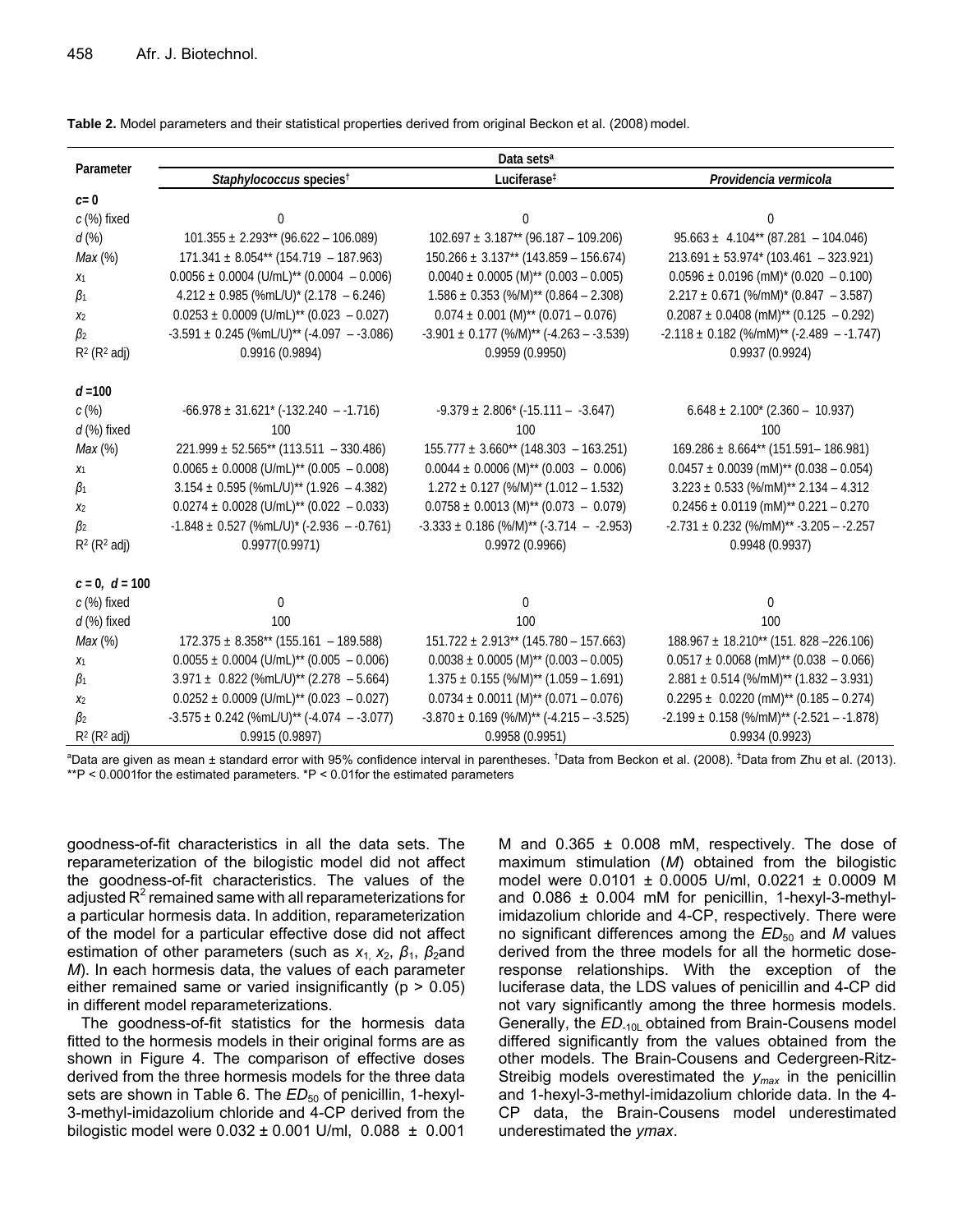| Parameter <sup>a</sup>          | Bilogistic model (Equation 7) reparameterized for incorporation of: |                                                       |                                                      |                                                     |
|---------------------------------|---------------------------------------------------------------------|-------------------------------------------------------|------------------------------------------------------|-----------------------------------------------------|
|                                 | ED <sub>10L</sub>                                                   | LDS                                                   | ED <sub>50</sub>                                     | М                                                   |
| $d = 100$                       |                                                                     |                                                       |                                                      |                                                     |
| c(%)                            | $-66.762 \pm 31.464^{\ast}$ (-131.700 – -1.824)                     | $-66.094 \pm 30.984$ <sup>*</sup> (-130.042--2.145)   | $-66.230 \pm 31.095$ * (-130.407– -2.052)            | $-66.760 \pm 31.510^*$ (-131.793 - -1.726)          |
| $d$ (%) fixed                   | 100                                                                 | 100                                                   | 100                                                  | 100                                                 |
| $x_1$ (U/mL)                    | $0.0065 \pm 0.0008$ <sup>**</sup> (0.0048 - 0.0082)                 | $0.0065 \pm 0.0008**$ (0.0049 - 0.0081)               | $0.0065 \pm 0.0008***$ (0.0049 - .0082)              | $0.0065 \pm 0.0008**$ (0.0048 - 0.0082)             |
| $\beta_1$ (%mL/U)               | $3.158 \pm 0.593**$ (1.935 - 4.381)                                 | $3.169 \pm 0.585** (1.962 - 4.376)$                   | $3.165 \pm 0.587^{**}$ (1.953 - 4.377)               | $3.154 \pm 0.593**$ (1.929 – 4.379)                 |
| $x_2$ (U/mL)                    | $0.027 \pm 0.003^{**}$ (0.021 - 0.033)                              | $0.027 \pm 0.003$ <sup>**</sup> (0.022 - 0.033)       | $0.027 \pm 0.003$ <sup>**</sup> (0.022 - 0.033)      | $0.027 \pm 0.003$ <sup>**</sup> (0.022 - 0.033)     |
| $\beta_2$ (%ml/U)               | $-1.852 \pm 0.525$ * ( $-2.936 - 0.768$ )                           | $-1.864 \pm 0.520$ <sup>*</sup> ( $-2.937 - -0.790$ ) | $-1.860 \pm 0.522$ <sup>*</sup> ( $-2.938 - 0.783$ ) | $-1.851 \pm 0.527$ * (-2.938 – -0.764)              |
| $ED_{-10L}$ (U/mL)              | $0.0040 \pm 0.0003$ <sup>**</sup> (0.0035 - 0.0046)                 |                                                       |                                                      |                                                     |
| LDS (U/mL)                      |                                                                     | $0.023 \pm 0.0002**$ (0.022 - 0.023)                  |                                                      |                                                     |
| $ED50$ (U/mL)                   |                                                                     |                                                       | $0.044 \pm 0.006^{**}$ (0.031 - 0.058)               |                                                     |
| $M$ (U/mL)                      |                                                                     |                                                       |                                                      | $0.0099 \pm 0.0003$ <sup>**</sup> (0.0093 - 0.0105) |
| $\gamma$ max $\left(\% \right)$ |                                                                     |                                                       |                                                      | 165.140                                             |
| $R^2$ ( $R^2$ adj)              | 0.998(0.997)                                                        | 0.998(0.997)                                          | 0.998(0.997)                                         | 0.998(0.997)                                        |
|                                 |                                                                     |                                                       |                                                      |                                                     |
| $c=0, d=100^*$                  |                                                                     |                                                       |                                                      |                                                     |
| $c$ (%) fixed                   | $\Omega$                                                            | $\Omega$                                              | $\Omega$                                             | $\Omega$                                            |
| $d$ (%) fixed                   | 100                                                                 | 100                                                   | 100                                                  | 100                                                 |
| $x_1$ (U/mL)                    | $0.0055 \pm 0.0004**$ (0.0046 - 0.0064)                             | $0.0055 \pm 0.0004^{**}$ (0.0046 - 0.0064)            | $0.0055 \pm 0.0004**$ (0.0046 - 0.0064)              | $0.0055 \pm 0.0004**$ (0.0046 - 0.0064)             |
| $\beta_1$ (%mL/U)               | $3.971 \pm 0.822** (2.278 - 5.664)$                                 | $3.971 \pm 0.822** (2.278 - 5.664)$                   | $3.971 \pm 0.822** (2.278 - 5.664)$                  | $3.971 \pm 0.822^{**}$ (2.278 – 5.664)              |
| $x_2$ (U/mL)                    | $0.0252 \pm 0.0009**$ (0.0233 – 0.0270)                             | $0.0252 \pm 0.0009**$ (0.0233 – 0.0270)               | $0.0252 \pm 0.0009**$ (0.0233 - 0.0270)              | $0.0252 \pm 0.0008**$ (0.0233 - 0.0270)             |
| $\beta_2$ (%mL/U)               | $-3.575 \pm 0.242$ <sup>**</sup> (-4.074 - -3.077)                  | $-3.575 \pm 0.242$ <sup>**</sup> (-4.074 - -3.077)    | $-3.575 \pm 0.242$ <sup>**</sup> (-4.074 - -3.077)   | $-3.575 \pm 0.242**$ ( $-4.074 - -3.077$ )          |
| $ED_{-10L}$ (U/mL)              | $0.0035 \pm 0.0003$ <sup>**</sup> (0.0029 - 0.0040)                 |                                                       |                                                      |                                                     |
| LDS (U/mL)                      |                                                                     | $0.0230 \pm 0.0004**$ (0.0222 - 0.0238)               |                                                      |                                                     |
| $ED50$ (U/mL)                   |                                                                     |                                                       | $0.0323 \pm 0.0005**$ (0.0313 - 0.3334)              |                                                     |
| $M$ (U/mL)                      |                                                                     |                                                       |                                                      | $0.0101 \pm 0.0005**$ (0.0090 - 0.0112)             |
| ymax $(x_0)$                    |                                                                     |                                                       |                                                      | 161.038                                             |
| $R^2$ ( $R^2$ adj)              | 0.991(0.990)                                                        | 0.991(0.990)                                          | 0.991(0.990)                                         | 0.991(0.990)                                        |

**Table 3.** Parameters derived from reparameterized models based on the effects of penicillin on *Staphylococcus* species growth.

<sup>a</sup>Data are given as mean ± standard error with 95% confidence interval in parentheses,\*\*P < 0.0001for all estimated parameters; \*P < 0.01 for the estimated parameters.

## **DISCUSSION**

Modeling biphasic dose-response relationship is important for optimizing plant, animal and human nutrition and for accurate evaluation of the effectiveness and toxicity of pharmaceuticals and other chemicals that produce biphasic effects (Beckon et al., 2008). Accurate descriptions of hormetic dose-response relationship have bearing upon establishment of safe limits for hormetic substances including food additives, drugs and environmental pollutants. Mathematical models are important tool for understanding the biological bases of dose-response relationship leading to improvements in protection of plant, animal, human and environmental health. In this case, the bilogistic model proposed by Beckon et al. (2008) presented a formidable tool to characterize effects of substances that produce both stimulatory and inhibitory effects on living system. The bilogistic model was shown to be superior to Brain-Cousens and Cedergreen-Ritz-Streibig models in describing the three hormetic data sets presented in this study. According to the goodness-of-fit statistics  $(R^2,$  RMSE and AIC), the bilogistic model of Beckon et al. (2008) provided a better description of the hormesis data. Generally, the graphical agreement between observed and fitted values in all the hormesis data was best with the bilogistic model. Although the Cedergreen- Ritz-Streibig model produced somehow similar results when compared with the bilogistic model, it overestimated the value of *ymax* in the *Staphylococcus* data set. The major difference observed in the fitting of the data to the models occurred mainly at low dose region. The *ED*-10L values for instance obtained from the Brain-Cousens model for all the hormesis data are significantly lower or higher than values obtained from the other models. The high dose region ( $x \geq M$ ) described by the downward curve seems to be unaffected. This could be attributed to the fact that in all the models, the switching function that determines the downward curve is same logistic function. The switching function describing the low doses is linear for Brain-Cousens model but logistic for the bilogistic model. Thus, the Beckon et al. (2008) model would be particularly suited for data with logistic dose-response relationship at low doses  $(0 \le x \le M)$  to be described by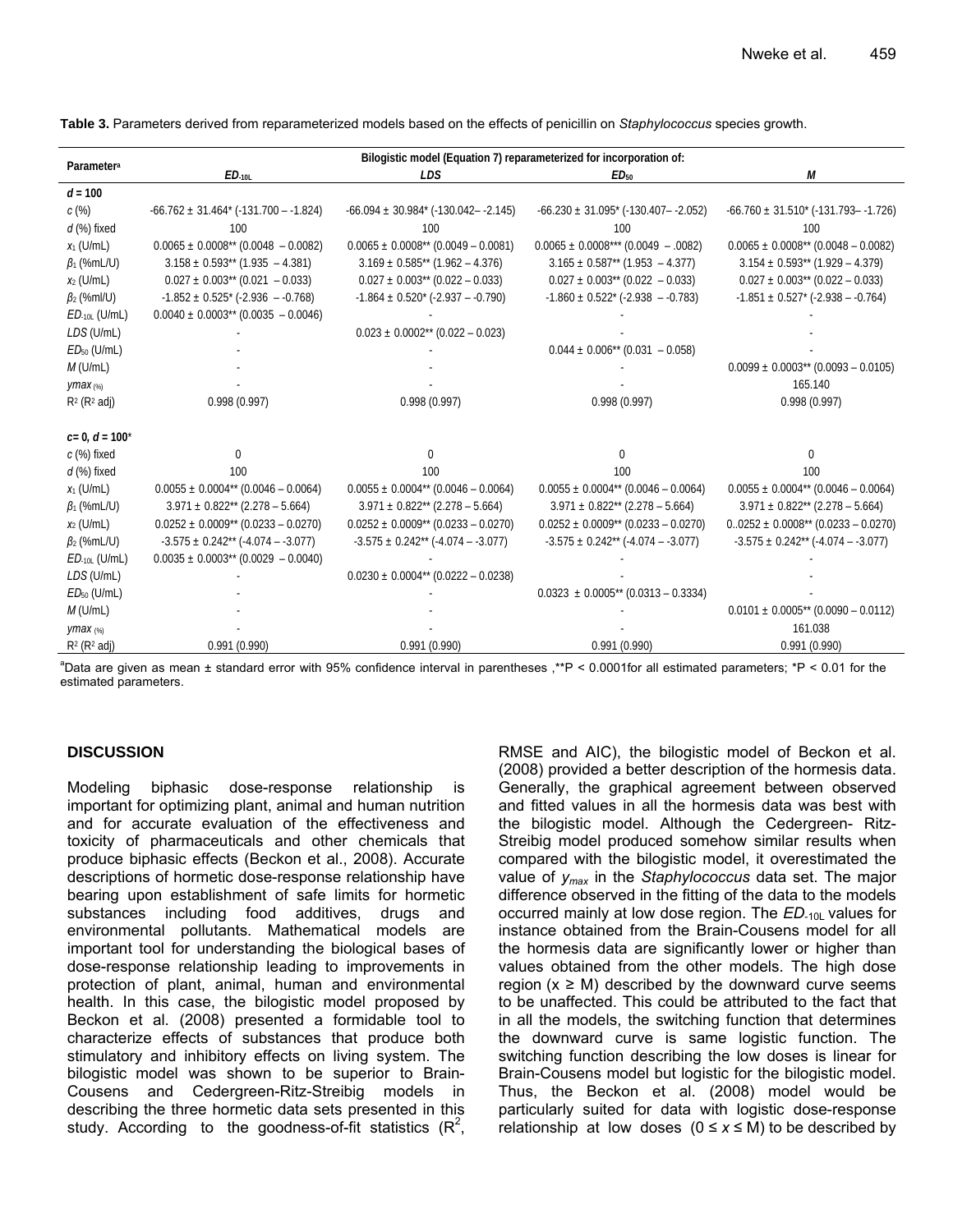| Parameter          | Bilogistic model (Equation 7) reparameterized for incorporation of:                                                         |                                                     |                                                                                       |                                                                                                                                                                                                                |
|--------------------|-----------------------------------------------------------------------------------------------------------------------------|-----------------------------------------------------|---------------------------------------------------------------------------------------|----------------------------------------------------------------------------------------------------------------------------------------------------------------------------------------------------------------|
|                    | ED.10L                                                                                                                      | <b>LDS</b>                                          | ED <sub>50</sub>                                                                      | M                                                                                                                                                                                                              |
| $d = 100$          |                                                                                                                             |                                                     |                                                                                       |                                                                                                                                                                                                                |
| c(%)               | $-9.379 \pm .2.807$ $(-15.111 - .3.647)$                                                                                    |                                                     | $-9.379 \pm 2.807$ * $-15.111 - -3.647$ ) $-9.379 \pm 2.807$ * ( $-15.111 - -3.647$ ) | $-9.379 \pm 2.807$ * (-15.111 – -3.647)                                                                                                                                                                        |
| $d$ (%) fixed      | 100                                                                                                                         | 100                                                 | 100                                                                                   | 100                                                                                                                                                                                                            |
| $x_1$ (M)          |                                                                                                                             |                                                     |                                                                                       | $0.0044 \pm 0.0006$ <sup>**</sup> (0.0032 - 0.0056) $0.0044 \pm 0.0006$ <sup>**</sup> (0.0032 - 0.0056)0.0044 $\pm$ 0.0006 <sup>**</sup> (0.0032 - 0.0056) 0.0044 $\pm$ 0.0006 <sup>**</sup> (0.0032 - 0.0056) |
| $\beta_1$ (%/M)    | $1.272 \pm 0.127**$ (1.012 – 1.532)                                                                                         | $1.272 \pm 0.127**$ (1.012 – 1.532)                 | $1.272 \pm 0.127**$ (1.012 – 1.532)                                                   | $1.272 \pm 0.127**$ (1.012 - 1.532)                                                                                                                                                                            |
| $x_2$ (M)          | $0.076 \pm 0.001^{**}$ (0.073 – 0.079)                                                                                      | $0.076 \pm 0.001^{**}$ (0.073 – 0.079)              | $0.076 \pm 0.001^{**}$ (0.073 – 0.079)                                                | $0.076 \pm 0.001^{**}$ (0.073 – 0.079)                                                                                                                                                                         |
| $\beta_2$ (%/M)    | $-3.333 \pm 0.186$ ** $(-3.714 - -2.953)$                                                                                   | $-3.333 \pm 0.186** (-3.714 - -2.953)$              | $-3.333 \pm 0.186** (-3.714 - -2.953)$                                                | $-3.333 \pm 0.186** (-3.714 - -2.953)$                                                                                                                                                                         |
| $ED$ -10L $(M)$    | $0.0015 \pm 0.0001^{**}$ 0.0012 - 0.0017)                                                                                   |                                                     |                                                                                       |                                                                                                                                                                                                                |
| LDS (M)            |                                                                                                                             | $0.0613 \pm 0.0007$ <sup>**</sup> (0.0599 – 0.0627) |                                                                                       |                                                                                                                                                                                                                |
| $ED50$ (M)         |                                                                                                                             |                                                     | $0.093 \pm 0.002^{**}$ (0.090 - 0.097)                                                |                                                                                                                                                                                                                |
| M(M)               |                                                                                                                             |                                                     |                                                                                       | $0.0212 \pm 0.0008**$ (0.0196 - 0.0228)                                                                                                                                                                        |
| $ymax$ $%$         |                                                                                                                             |                                                     |                                                                                       | 146.368                                                                                                                                                                                                        |
| $R^2$ ( $R^2$ adj) | 0.9972 (0.9966)                                                                                                             | 0.9972 (0.9966)                                     | 0.9972 (0.9966)                                                                       | 0.9972(0.9966)                                                                                                                                                                                                 |
|                    |                                                                                                                             |                                                     |                                                                                       |                                                                                                                                                                                                                |
| $c = 0, d = 100$   |                                                                                                                             |                                                     |                                                                                       |                                                                                                                                                                                                                |
| c (%) fixed        | $\Omega$                                                                                                                    | $\Omega$                                            | $\Omega$                                                                              | $\Omega$                                                                                                                                                                                                       |
| $d$ (%) fixed      | 100                                                                                                                         | 100                                                 | 100                                                                                   | 100                                                                                                                                                                                                            |
| $x_1$ (M)          | $0.0038 \pm 0.0005$ ** $(0.0029 - 0.0048) 0.0038 \pm 0.0005$ ** $(0.0029 - 0.0048) 0.0038 \pm 0.000$ ** $(0.0029 - 0.0048)$ |                                                     |                                                                                       | $0.0038 \pm 0.0005$ ** (0.0029 – 0.0048)                                                                                                                                                                       |
| $\beta_1$ (%/M)    | $1.375 \pm 0.155**$ (1.059 – 1.691)                                                                                         | $1.375 \pm 0.155$ ** (1.059 – 1.691)                | $1.375 \pm 0.155**$ (1.059 – 1.691)                                                   | $1.375 \pm 0.155**$ (1.059 – 1.691)                                                                                                                                                                            |
| $x_2$ (M)          | $0.073 \pm 0.001^{**}$ (0.071 – 0.076)                                                                                      | $0.073 \pm 0.001^{**}$ (0.071 – 0.076)              | $0.073 \pm 0.001^{**}$ (0.071 – 0.076)                                                | $0.073 \pm 0.001^{**}$ (0.071 – 0.076)                                                                                                                                                                         |
| $\beta_2$ (%/M)    | $-3.870 \pm 0.169** (-4.215 - -3.525)$                                                                                      | $-3.870 \pm 0.169** (-4.215 - -3.525)$              | $-3.870 \pm 0.169** (-4.215 - -3.525)$                                                | $-3.870 \pm 0.169** (-4.215 - -3.525)$                                                                                                                                                                         |
| $ED$ -10L $(M)$    | $0.0014 \pm 0.0001^{**}$ 0.0011 - 0.0016)                                                                                   |                                                     |                                                                                       |                                                                                                                                                                                                                |
| LDS (M)            |                                                                                                                             | $0.0616 \pm 0.0008**$ (0.0600 - 0.0632)             |                                                                                       |                                                                                                                                                                                                                |
| $ED50$ (M)         |                                                                                                                             |                                                     | $0.0881 \pm 0.0011^{**}$ (0.0858 - 0.0903)                                            |                                                                                                                                                                                                                |
| M(M)               |                                                                                                                             |                                                     |                                                                                       | $0.0221 \pm 0.0009**$ (0.0200 - 0.0241)                                                                                                                                                                        |
| $ymax$ $(\%)$      |                                                                                                                             |                                                     |                                                                                       | 148.944                                                                                                                                                                                                        |
| $R^2$ ( $R^2$ adj) | 0.9958 (0.9951)                                                                                                             | 0.9958(0.9951)                                      | 0.9958(0.9951)                                                                        | 0.9958(0.9951)                                                                                                                                                                                                 |

**Table 4.** Parameters derived from reparameterized models based on the effects of 1-hexyl-3-methyl-imidazolium chloride [HMIM]Cl on firefly luciferase activity.

a Data are given as mean ± standard error with 95% confidence interval in parentheses. \*\*P < 0.0001for all estimated parameters. \*P < 0.01for the estimated parameters.

upward curve. A typical example is hormetic data having delayed stimulation at low doses. In addition, Beckon et al. (2008) model can represent dose-responses across a wide range of doses. In toxicological studies, a wide variety of dose-response patterns are generated which cannot all be described by any known single model. The bilogistic model is therefore an important candidate in the list of models for description of hormetic dose response relationships.

Given that hormesis is becoming more frequent in toxicological studies and that the bilogistic model describes certain hormetic dose-response relationship better than other models, it is necessary to describe a method for determination of effective doses using this model. The application of the bilogistic model when it offers better fit to a dose-response data will help to get rid of errors inherent in using other models that do not adequately describe a hormetic data or in ignoring response stimulation at sub-inhibitory doses. According

to Schabenberger et al. (1999), ignoring hormesis and fitting data with monotonic function can lead to substantial bias in estimates of effective dosages. Although Zhu et al. (2013) suggested that mathematical manipulation is not suitable for a complex expression like the bilogistic model of Beckon et al. (2008), this study successfully extended the bilogistic model to enable estimation of any effective dose while accommodating hormesis. The extensions presented here allows determination of effective doses at both stimulatory and inhibitory dose ranges.

Fitting data to nonlinear model with many parameters such as the bilogistic model can potentially be challenging. There is no explicit expression for the parameters of this model and so the parameter values must be estimated by iterative process. The ability of nonlinear regression to achieve rapid convergence partly depends on good initial parameter estimates (Mcmeekin et al., 1999). Selecting good initial estimates of the model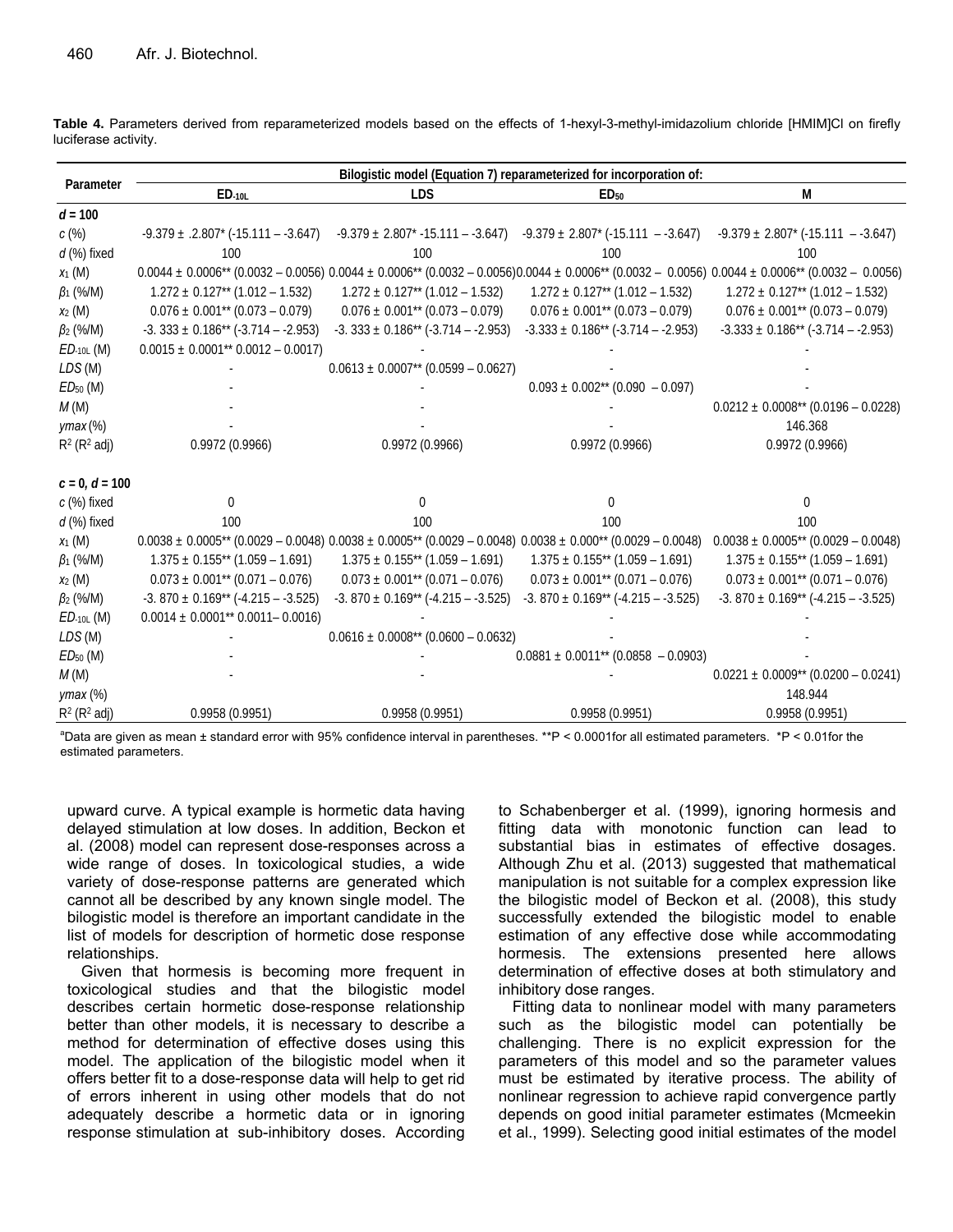**Table 5.** Parameters derived from original and reparameterized models based on the effects of 4-chlorophenol on *P*. *vermicola* dehydrogenase activity.

|                    | Bilogistic model (Equation 7) reparameterized for incorporation of: |                                                                                             |                                                 |                                                 |
|--------------------|---------------------------------------------------------------------|---------------------------------------------------------------------------------------------|-------------------------------------------------|-------------------------------------------------|
| Parameter          | $ED$ -10L                                                           | <b>LDS</b>                                                                                  | ED <sub>50</sub>                                | М                                               |
| $d = 100$          |                                                                     |                                                                                             |                                                 |                                                 |
| c(%)               | $6.648 \pm 2.100^{*}$ (2.360 -10.937)                               | $6.648 \pm 2.100^* (2.360 - 10.937)$                                                        | $6.648 \pm 2.100^* (2.360 - 10.937)$            | $6.648 \pm 2.100^{*}$ (2.360 – 10.937)          |
| $d$ (%) fixed      | 100                                                                 | 100                                                                                         | 100                                             | 100                                             |
| $x_1$ (mM)         | $0.046 \pm 0.004^{**}$ (0.038 - 0.054)                              | $0.046 \pm 0.004^{**}$ (0.038 - 0.054)                                                      | $0.046 \pm 0.004^{**}$ (0.038 - 0.054)          | $0.046 \pm 0.004^{**}$ (0.038 - 0.054)          |
| $\beta_1$ (%/mM)   | $3.223 \pm 0.533** (2.134 - 4.312)$                                 | $3.223 \pm 0.533^{**}$ (2.134 - 4.312)                                                      | $3.223 \pm 0.533** (2.134 - 4.312)$             | $3.223 \pm 0.533** (2.134 - 4.312)$             |
| $x_2$ (mM)         | $0.246 \pm 0.012**$ (0.221 - 0.270)                                 | $0.246 \pm 0.012**$ (0.221 - 0.270)                                                         | $0.246 \pm 0.012**$ (0.221 - 0.270)             | $0.246 \pm 0.012**$ (0.221 - 0.270)             |
| $\beta_2$ (%/mM)   | $-2.731 \pm 0.232** (-3.205 - 2.257)$                               | $-2.731 \pm 0.232** (-3.205 - 2.257)$                                                       | $-2.731 \pm 0.232** (-3.205 - 2.257)$           | $-2.731 \pm 0.232** (-3.205 - 2.257)$           |
| $ED$ -10L (MM)     | $0.026 \pm 0.002$ <sup>**</sup> (0.022 - 0.030)                     |                                                                                             |                                                 |                                                 |
| LDS (mM)           |                                                                     | $0.219 \pm 0.005^{**}$ (0.210 - 0.230)                                                      |                                                 |                                                 |
| $ED50$ (mM)        |                                                                     |                                                                                             | $0.343 \pm 0.010$ (0.323 - 0.362)               |                                                 |
| $M$ (mM)           |                                                                     |                                                                                             |                                                 | $0.086 \pm 0.004^{**}$ (0.078 – 0.094)          |
| $ymax$ $(\%)$      |                                                                     |                                                                                             |                                                 | 150.758                                         |
| $R^2$ ( $R^2$ adj) | 0.995(0.994)                                                        | 0.995(0.994)                                                                                | 0.995(0.994)                                    | 0.995(0.994)                                    |
|                    |                                                                     |                                                                                             |                                                 |                                                 |
| $c=0, d=100$       |                                                                     |                                                                                             |                                                 |                                                 |
| c (%) fixed        | 0.000                                                               | 0.000                                                                                       | 0.000                                           | 0.000                                           |
| $d$ (%) fixed      | 100.000                                                             | 100.000                                                                                     | 100.000                                         | 100.000                                         |
| $x_1$ (mM)         | $0.052 \pm 0.007$ <sup>**</sup> (0.038 - 0.066)                     | $0.052 \pm 0.007^{**}$ (0.038 - 0.066)                                                      | $0.052 \pm 0.007$ <sup>**</sup> (0.038 - 0.066) | $0.052 \pm 0.007$ <sup>**</sup> (0.038 - 0.066) |
| $\beta_1$ (%/mM)   | $2.881 \pm 0.514**$ (1.832 – 3.931)                                 | $2.881 \pm 0.514**$ (1.832 – 3.931)                                                         | $2.881 \pm 0.514^{**}$ (1.832 – 3.931)          | $2.881 \pm 0.514$ <sup>**</sup> (1.832 – 3.931) |
| $x_2$ (mM)         | $0.230 \pm 0.022$ <sup>**</sup> (0.185 - 0.274)                     | $0.230 \pm 0.022$ <sup>**</sup> (0.185 - 0.274)                                             | $0.230 \pm 0.022^{**}$ (0.185 - 0.274)          | $0.230 \pm 0.022$ <sup>**</sup> (0.185 - 0.274) |
| $\beta_2$ (%/mM)   | $-2.199 \pm 0.158** (-2.521 - -1.878)$                              | $-2.199 \pm 0.158$ ** ( $-2.521$ - $-1.878$ ) $-2.199 \pm 0.158$ ** ( $-2.521$ - $-1.878$ ) |                                                 | $-2.199 \pm 0.158** (-2.521 - -1.878)$          |
| $ED$ -10L (MM)     | $0.026 \pm 0.002$ <sup>**</sup> (0.022 - 0.030)                     |                                                                                             |                                                 |                                                 |
| LDS (mM)           |                                                                     | $0.216 \pm 0.005^{**}$ (0.205 - 0.227)                                                      |                                                 |                                                 |
| $ED50$ (mM)        |                                                                     |                                                                                             | $0.365 \pm 0.008^{**}$ (0.348 - 0.381)          |                                                 |
| $M$ (U/mL)         |                                                                     |                                                                                             |                                                 | $0.086 \pm 0.004^{**}$ (0.077 - 0.095)          |
| $ymax$ $(\%)$      |                                                                     |                                                                                             |                                                 | 153.053                                         |
| $R^2$ ( $R^2$ adj) | 0.993(0.992)                                                        | 0.993(0.992)                                                                                | 0.993(0.992)                                    | 0.993(0.992)                                    |

aData are given as mean ± standard error with 95% confidence interval in parentheses. \*\*P < 0.0001for all estimated parameters. \*P < 0.01for the estimated parameters.



Figure 4. Goodness-of-fit statistics (a: Adjusted R<sup>2</sup>, b: RMSE and c: AIC) for Beckon et al. (2008), Cedergreen et al. (2005) and Brain-Cousens models describing the three data sets (Penicillin, [HMIM]Cl and 4-Chlorophenol [4-CP]).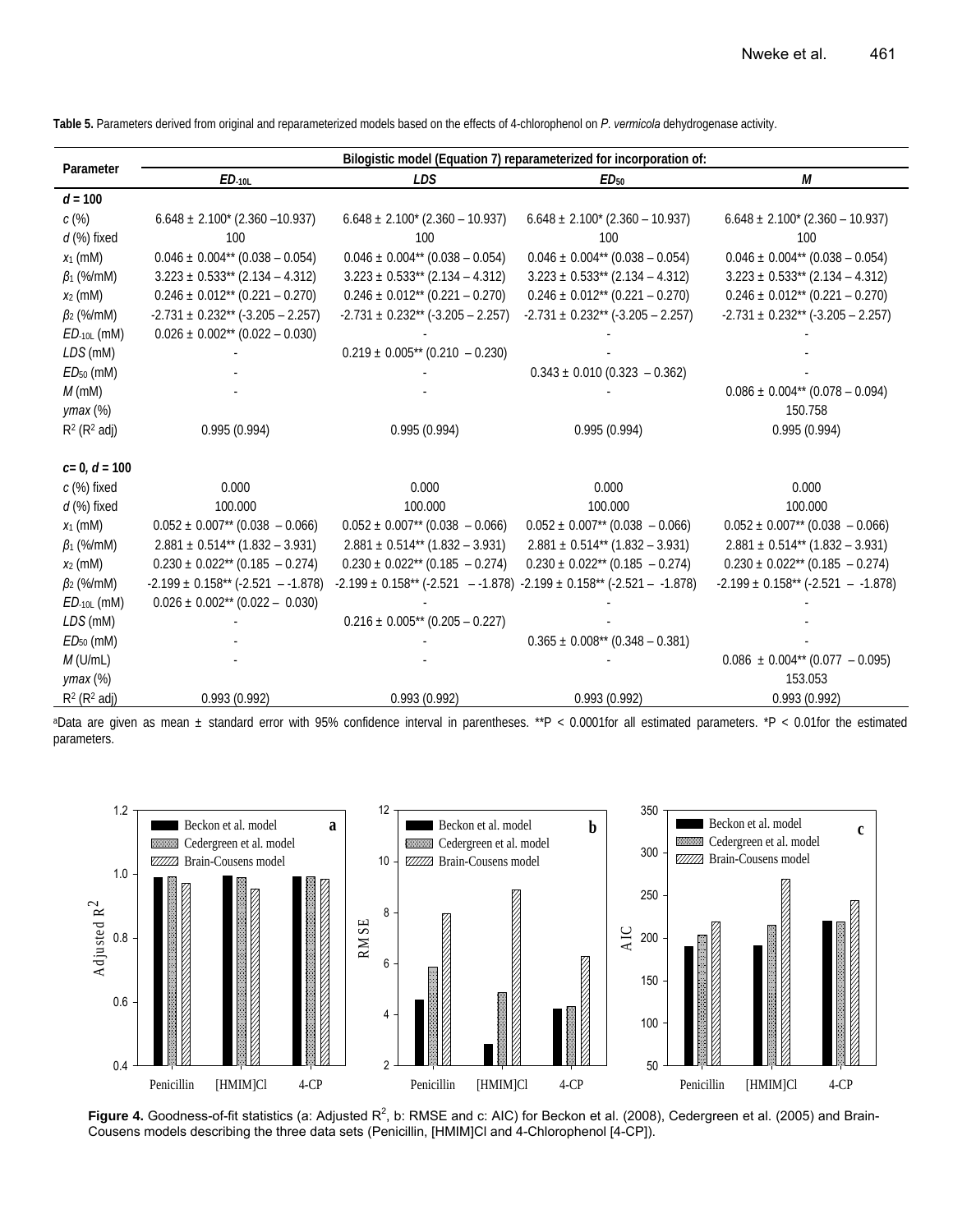| Effective doses <sup>a</sup> | Model                                          |                                                     |                                                 |  |  |
|------------------------------|------------------------------------------------|-----------------------------------------------------|-------------------------------------------------|--|--|
|                              | <b>Brain-Cousens</b>                           | Cedergreen-Ritz-Streibig                            | Beckon et al. (Bilogistic)                      |  |  |
| Penicillin (U/mL)            |                                                |                                                     |                                                 |  |  |
| ED <sub>50</sub>             | $0.032 \pm 0.001^* (0.030 - 0.034)$            | $0.032 \pm 0.001^* (0.030 - 0.033)$                 | $0.032 \pm 0.001^* (0.031 - 0.333)$             |  |  |
| LDS                          | $0.023 \pm 0.001^* (0.022 - 0.024)$            | $0.022 \pm 0.0004$ * (0.022 – 0.023)                | $0.023 \pm 0.0004^* (0.022 - 0.024)$            |  |  |
| $ED-10R$                     | $0.022 \pm 0.001^* (0.020 - 0.023)$            | $0.017 \pm 0.0004^*$ (0.020 - 0.022)                | $0.021 \pm 0.0004$ * (0.0214 - 0.0223)          |  |  |
| $ED_{-10L}$                  | $0.0015 \pm 9.818$ E-5* (0.0013 - 0.0017)      | $0.0028 \pm 0.0003$ <sup>**</sup> (0.0022 - 0.0034) | $0.0035 \pm 0.0003$ ** (0.0029 - 0.0040)        |  |  |
| M                            | $0.0119 \pm 0.0005$ * (0.0108 – 0.0129)        | $0.0115 \pm 0.0003$ * (0.0108 - 0.0122)             | $0.0101 \pm 0.0005$ * (0.0090 – 0.0112)         |  |  |
| $ymax$ $(\%)$                | 159.647                                        | 165.182                                             | 161.038                                         |  |  |
| [HMIM]CI (M)                 |                                                |                                                     |                                                 |  |  |
| ED <sub>50</sub>             | $0.089 \pm 0.004^* (0.080 - 0.097)$            | $0.088 \pm 0.002^* (0.084 - 0.091)$                 | $0.088 \pm 0.001^* (0.086 - 0.090)$             |  |  |
| LDS                          | $0.055 \pm 0.002^*$ (0.051 - 0.059)            | $0.060 \pm 0.001^{**}$ (0.058 - 0.062)              | $0.062 \pm 0.001^{**}$ (0.060 - 0.063)          |  |  |
| $ED-10R$                     | $0.051 \pm 0.002^* (0.047 - 0.054)$            | $0.056 \pm 0.001^{**}$ (0.053 - 0.058)              | $0.057 \pm 0.001^{**}$ (0.055 - 0.058)          |  |  |
| $ED$ -10L                    | $0.0026 \pm 0.0002^* (0.0021 - 0.0031)$        | $0.0009 \pm 0.0002^{**}$ (0.0006 - 0.0012)          | $0.0014 \pm 0.0001**0.0011-0.0016$              |  |  |
| М                            | $0.024 \pm 0.001^* (0.021 - 0.026)$            | $0.026 \pm 0.001^* (0.024 - 0.027)$                 | $0.022 \pm 0.001^* (0.020 - 0.024)$             |  |  |
| $ymax$ $(\%)$                | 158.161                                        | 154.655                                             | 148.944                                         |  |  |
| $4$ -CP (mM)                 |                                                |                                                     |                                                 |  |  |
| ED <sub>50</sub>             | $0.358 \pm 0.010^{*}$ (0.337 – 0.379)          | $0.360 \pm 0.008$ * (0.344 – 0.375)                 | $0.365 \pm 0.008^* (0.348 - 0.381)$             |  |  |
| LDS.                         | $0.223 \pm 0.006$ <sup>*</sup> (0.210 – 0.236) | $0.214 \pm 0.005$ * (0.204 – 0.223)                 | $0.216 \pm 0.005$ * (0.205 - 0.227)             |  |  |
| $ED$ -10 $R$                 | $0.204 \pm 0.006^{*}$ (0.190 - 0.217)          | $0.195 \pm 0.005$ * (0.185 - 0.204)                 | $0.026 \pm 0.002$ <sup>**</sup> (0.022 - 0.030) |  |  |
| $ED-10L$                     | $0.014 \pm 0.001^*$ (0.012 - 0.016)            | $0.024 \pm 0.002$ <sup>**</sup> (0.021 - 0.028)     | $0.026 \pm 0.002$ <sup>**</sup> (0.022 - 0.030) |  |  |
| M                            | $0.102 \pm 0.004^{*} (0.093 - 0.112)$          | $0.093 \pm 0.003$ * (0.088 - 0.099)                 | $0.086 \pm 0.004^* (0.077 - 0.095)$             |  |  |
| $ymax$ $(\%)$                | 146.894                                        | 153.317                                             | 153.053                                         |  |  |

**Table 6.** Comparison of effective doses derived from the hormesis models for the three data sets

a Data are given as mean ± standard error with 95% confidence interval in parentheses. *c=* 0*, d* = 100. Within rows, for each parameter derived from different models and same hormesis data, values with same number of asterisks are not significantly different from each other (p > 0.05).

parameters is therefore a prerequisite to successful curve fitting of a nonlinear model with many parameters. The ease of this selection depends on the interpretability of the parameters. Practically-interpretable parameters often lead to better initial parameter estimate and consequently simplify the model fitting process (Mcmeekin et al., 1999). This is because the initial parameter value can easily be deduced from the *x*-*y* plot of the observed data. Some parameters of the bilogistic model (such as *d*, *c*, *x*1, *x*2, *ED*-10, *ED*50. *LDS* and *M*) are interpretable and can be easily deduced from *x*-*y* plot of the observed data. Other parameters cannot be easily deduced from the observed data. For instance, *Max* is a theoretical maximum response to be reached by rising curve in the absence of descending curve or vice versa.

 The interpretation of *Max* is not in agreement with its fitted value. Other parameters that cannot easily be deduced are the slope parameters  $\beta_1$  and  $\beta_2$ . However, the fact that  $β_1$  must have a positive value while  $β_2$  must have a negative value would be helpful. Selecting good initial estimates for such non interpretable parameter can be time consuming and require some kind of experience. However, the process of selecting good initial estimates to ensure convergence is simplified with TableCurve 2D. By supplying the values of the interpretable parameters and making smart guess of the values of noninterpretable parameters to make the regression line somehow close to observed data, the initial estimates of all parameters can be updated automatically to optimal values in TableCurve 2D. In doing this, care must be taken to ensure that unrealistic values are not produced especially in cases (like *ED*-10) where two values are possible. In Table Curve 2D, and possibly other statistical softwares, application of constraint on *ED*-10 may not be critical. The initial parameter estimate for any particular *ED*-10 (*ED*-10L or *ED*-10R) could be optimized in TableCurve 2D by selecting value around the required *ED*-10. Since *ED*-10 is an interpretable parameter, this approach of using graphically-deduced initial estimates can simply be applied to estimate *ED*-10L or *ED*-10R without applying constraint.

Another practical challenge observed in fitting the bilogistic model is the poor estimation properties of the upper (*d*) and lower (*c*) asymptotes. When allowed to be estimated iteratively, unrealistic negative values of the lower asymptote were produced in the *Staphylococcus* sp. and luciferase data sets. In these data sets, there was no obvious saturation of effect at infinite doses. Similarly,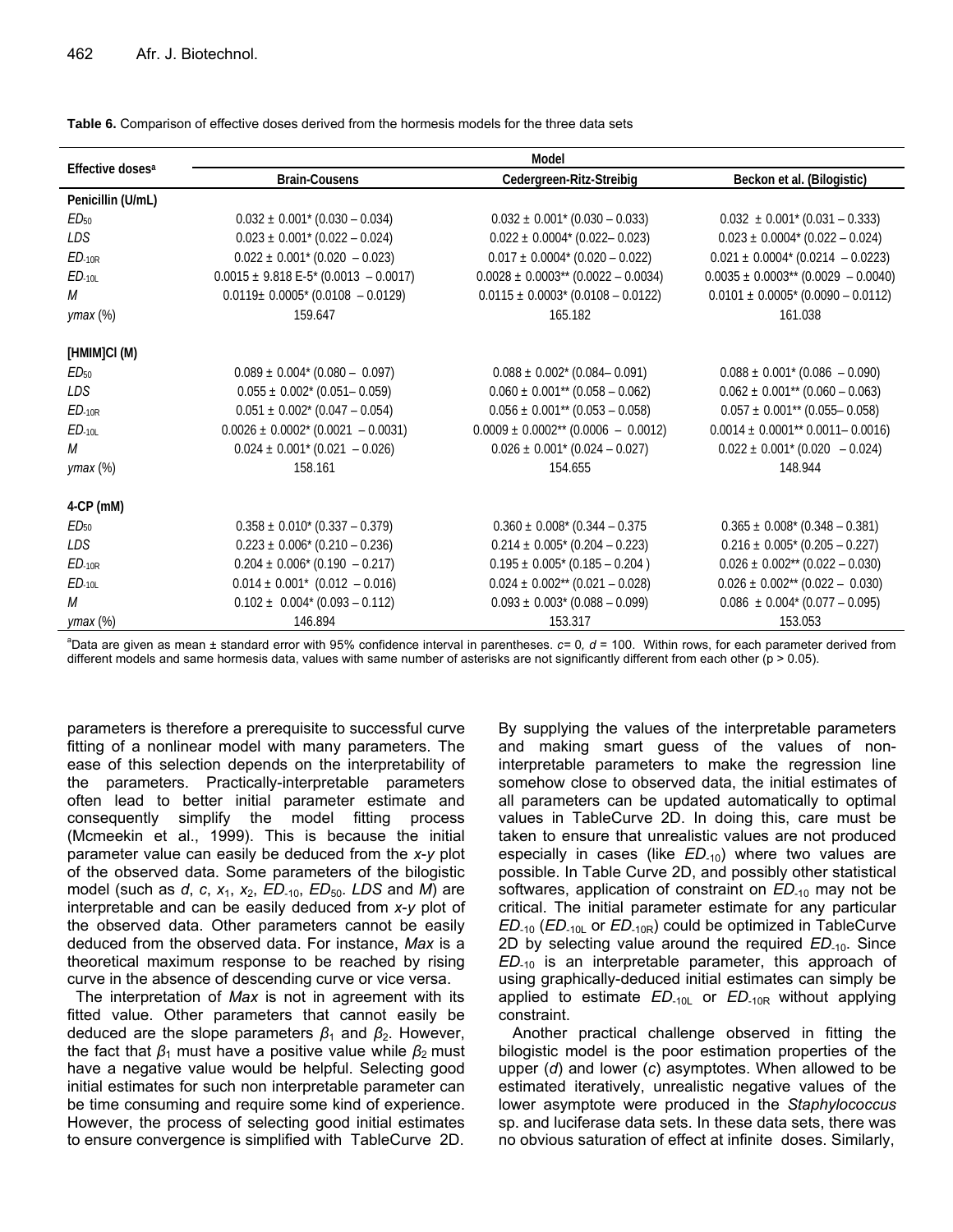estimation of upper asymptote (*d*) could result to values with wide standard error and 95% confidence limit. As pointed out by Schabenberger et al. (1999), it is important to consider whether estimation of lower (*c*) and upper (*d*) asymptotes is necessary. In our data, theoretical considerations suggested that the lower and upper asymptotes should be 0 and 100%, respectively. The statistical properties of other model parameters improved when *c* and *d* were fixed as 0 and 100%, respectively. The reparameterization of the bilogistic models is the substitution of *Max* with a function containing interpretable parameters. Generally, these extensions did not affect estimation of other parameters and goodness-of-fit especially when the value of c and d were fixed. However, minor variations which are not statistically significant may occur. Thus, the values of *ED<sub>-10</sub>, LDS*, *ED*50 and *M* were estimated with good statistical properties. In addition, the value of  $y_{max}$  was slightly affected when *c* and *d* were fixed.

The reparameterized models were successfully applied to estimate effective doses and their confidence intervals. Although reparameterization of models was discouraged by Cedergreen et al. (2005) and recommended the use of bisection and delta methods implemented in some statistical software, delta method could only allow the estimation of  $ED_K$  doses with statistical properties and to extract *M* without statistical properties. In addition, the mathematical operation is not implementable in some statistical software. The reparameterized models can easily be coded into any curve fitting statistical software. Hence, the approach as recommended by Cedergreen et al. (2005) may not be easier than reparameterization for some users (Nweke and Ogbonna, 2017). Furthermore, the limitations of the delta method with respect to statistical properties of *M* underline the importance of reparameterization as an alternative approach for exploration of hormesis quantities in hormetic doseresponse relationships. The competitiveness of this approach remains a pending question that is worth exploring (Belz and Piepho, 2012).

## **Conclusion**

This study described a general approach to estimate the effective doses at hormetic and toxic dose ranges in inverted U-shaped dose-response relationships by reparameterization of a bilogistic model. The extended models were successfully applied to test for significance of hormesis and estimate effective doses and their confidence limits by non-linear curve fitting. Therefore, the suggested reparameterizations would result in accurate determination of the effective doses, their standard errors and confidence limits in dose (concentration)-response relationships that could be best described by the bilogistic model. The use of the bilogistic model where it is most suitable will help to remove errors that may arise from the use of other hormesis models that do not adequately represent the data. In addition, the models will be applicable in the study of variability of inverted U-shaped dose-response relationships in many disciplines. These models could potentially help to refine regulatory guidelines for protection of human, animal, plant and microbial populations which would have bearing upon the management of environmental health.

## **CONFLICT OF INTERESTS**

The authors have not declared any conflict of interests.

### **REFERENCES**

- Beckon WN, Parkins C, Maximovich A, Beckon AV (2008). A general approach to modeling biphasic relationships. Environmental Science & Technology 42(4):1308-1314.
- Belz RG, Cedergreen N, Duke SO (2011). Hericide hormesis can it be useful in crop production? Weed Research 51(4):321-332.
- Belz RG, Cedergreen N (2010). Parthenin hormesis in plants depends on growth conditions. Environmental and Experimental Botany 69(3):293-301.
- Belz RG, Leberle C (2012). Low dose responses of different glyphosate formulations on plants. Proceedings of 25th German Conference on Weed Biology and Weed Control, March 13-15, Braunschweig, Germany.
- Belz RG, Piepho HP (2012). Modeling effective dosages in hormetic dose-response studies. Plos One 7(3):1-10.
- Belz RG, Piepho HP (2015). Statistical modeling of the hormetic dose zone and the toxic potency completes the quantitative description of hormetic dose responses. Environmental Toxicology and Chemistry 34(5):1169-1177.
- Brain P, Cousens R (1989). An equation to describe dose responses where there is stimulation of growth at low doses. Weed Research 29(2):93-96.
- Cedergreen N, Felby C, Porter JR, Streibig JC (2009). Chemical stress can increase crop yield. Field Crops Research 114(1):54-57.
- Cedergreen N, Olesen F (2010). Can glyphosate stimulate photosynthesis? Pesticide Biochemistry and Physiology 96(3):140- 148.
- Cedergreen N, Ritz C, Streibig JC (2005). Improved empirical model describing hormesis. Environmental Toxicology and Chemistry 24(12): 3166-3172.
- Cedergreen N, Streibig JC, Kudsk P, Stephen O, Duke SO, Mathiassen SK (2007). The occurrence of hormesis in plants and algae. Dose-Response 5(2):150-162.
- Li Y, Zhang B, He X, Cheng W-H, Xu W, Luo Y, Liang R, Lao H, Huang K (2014). Analysis of individual and combined effects of Ochratoxin A and zearalenone on HepG2 and KK-1 cells with mathematical models. Toxins 6(4):1177-1192.
- Migliore L, Godeas F, De Filippis SP, Mantovi, P, Bonazzi G, Barchi D, Testa C, Rubattu N, Rambilla G (2010). Hormetic effect(s) of tetracyclines as environmental contaminant on *Zea mays*. Environmental Pollution 158(1):129-134.
- Mulkiewicz E, Jastorfi B, Skladanowski AC, Kleszczyński K, Stepnowski P (2007). Evaluation of the acute toxicity of perfluorinated carboxylic acids using eukaryotic cell lines, bacteria and enzymatic assays. Environmental Toxicology and Pharmacology 23(3):279-285.
- Murado MA, Vázquez JA (2010). Basic toxicodynamic features of some antimicrobial agents on microbial growth: a dynamic mathematical model and its implications on hormesis. BMC Microbiology 10(1):1-14
- Mcmeekin TA, Olley JN, Ross T, Ratkowskey DA (1999). Predictive Microbiology, Theory and Applications. John Wiley. New York p. 68.
- Nweke CO, Ahumibe NC, Orji JC (2014). Toxicity of binary mixtures of formulated glyphosate and phenols to *Rhizobium* species dehydrogenase activity. Journal of Microbiology Research 4(4):161- 169.